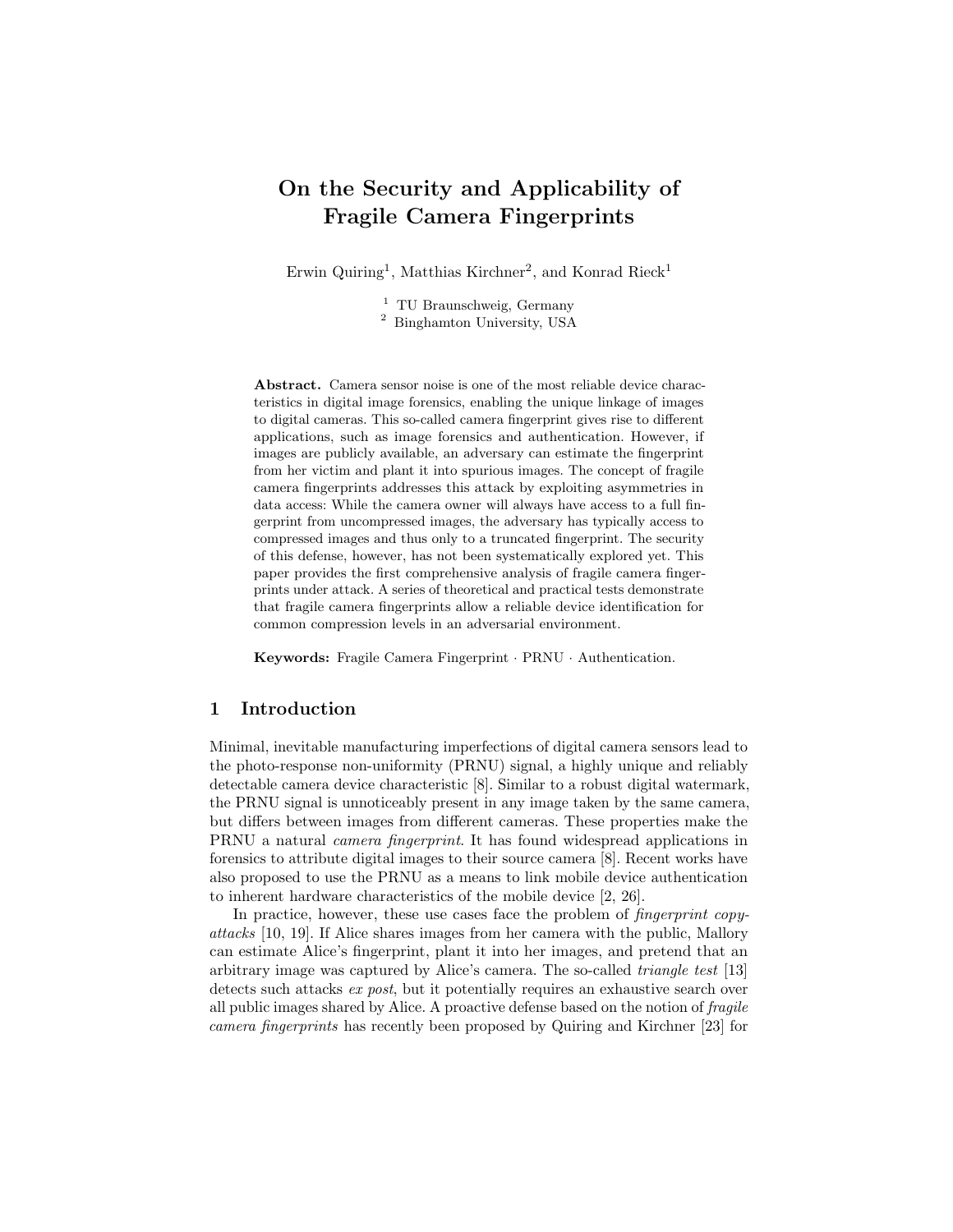scenarios that warrant camera identification from high-quality (uncompressed) images. Here, the camera owner Alice can exploit an asymmetry in the quality of accessible data by only sharing JPEG-compressed images with the public while retaining her uncompressed images private. As a result, she will always be able to provide her full fingerprint from high-quality images when asked to do so. In contrast, Mallory's estimate of Alice's fingerprint from public JPEG images will only contain the part that is robust to lossy JPEG compression while lacking the fragile component. A test for the presence of the fragile fingerprint will then prevent Mallory from making an uncompressed image look like one of Alice's uncompressed images.

In forensics applications, fragile camera fingerprints are of particular relevance to the prevention of fingerprint-copy attacks in support of high-quality image forgeries, which may otherwise convey a false sense of trustworthiness [4]. Equally important, fragile fingerprints are currently the only scalable approach to establish mobile device authentication based on physical camera characteristics that mitigates fingerprint leakage from public images: conducting the triangle test [13] on every authentication attempt is computationally infeasible, and an alternative proposal for a targeted fingerprint-copy attack detector by Ba et al. [2] can be defeated by an adversary with two cameras.

The practical applicability of fragile camera fingerprints in these securityrelated scenarios crucially depends on their robustness against attacks. As Quiring and Kirchner's work [23] only provided preliminary results in this regard, this paper sets out to deliver a thorough and more comprehensive security analysis. Specifically, we examine the amount of information that Mallory can estimate, recover and exploit in a series of theoretical and empirical considerations. First, we analytically derive an upper bound on the correlation between Alice's and Mallory's fingerprint estimates with respect to the JPEG quality of publicly shared images Mallory has access to. Second, to test for dependencies beyond linear correlation, a kernel statistical test is used to assess whether Alice's fragile fingerprint is statistically independent of Mallory's fingerprint. Third, we demonstrate that practical attempts to recover quantized JPEG coefficients from potentially remaining dependencies do not increase Mallory's ability to mount successful attacks. Fourth, we test the resistance of fragile fingerprints against practical fingerprint-copy attacks. We finally illustrate that fragile fingerprints and the triangle test are a powerful combination in forensics applications.

The rest of this paper is organized as follows. Section 2 reviews the background of sensor noise forensics before Section 3 discusses fragile fingerprints and their possible applications. Section 4 provides a comprehensive analysis of Mallory's attack surface, while Section 5 reports on experiments around the applicability of fragile fingerprints. Section 6 concludes the paper.

### 2 Background

Before introducing fragile fingerprints, we give a short primer on camera identification, the possible fingerprint-copy attack, and the triangle test as defense.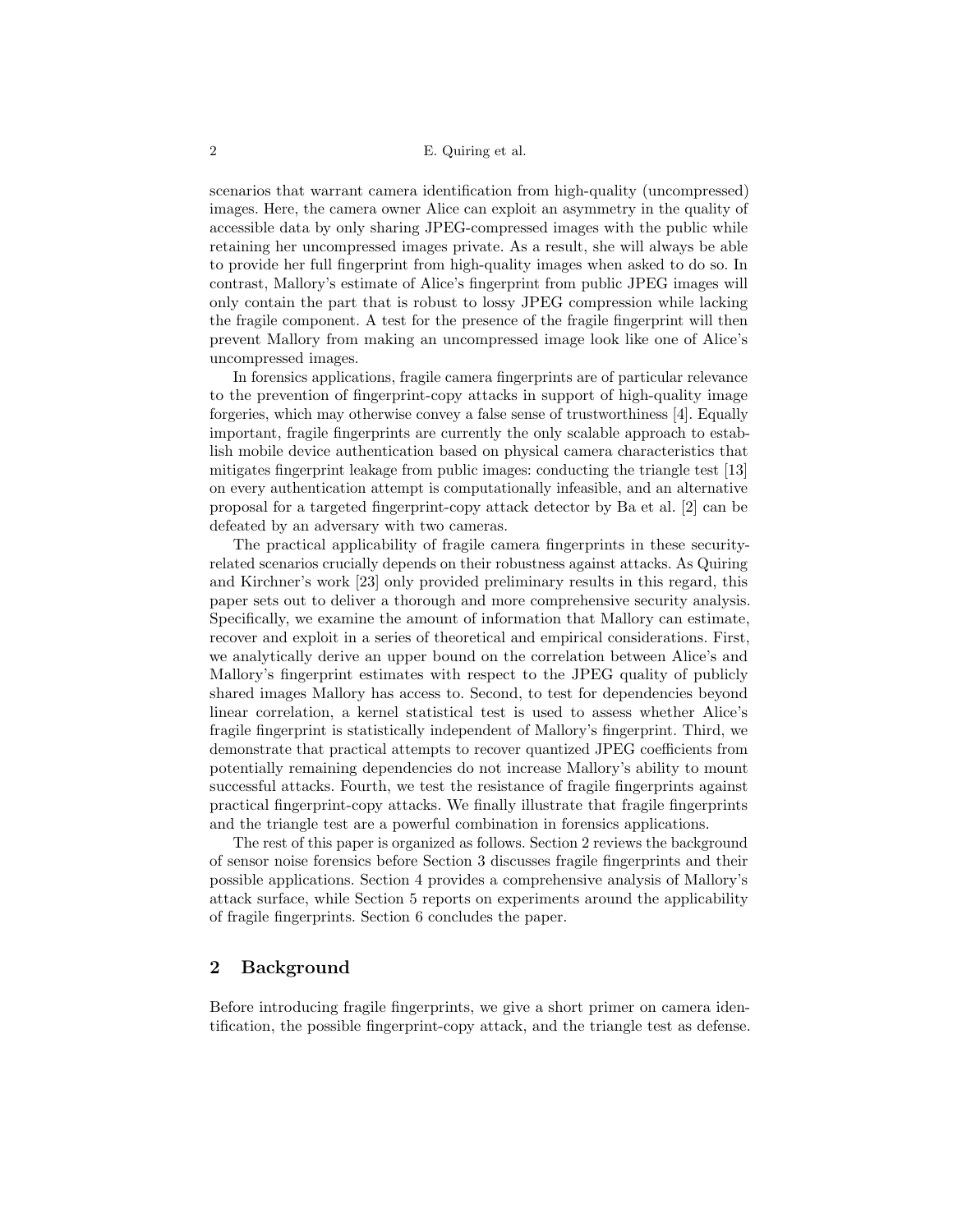Throughout our work, the notation is as follows: vectors and matrices are set in boldface font. Operations on vectors and matrices are point-wise if not stated otherwise; the operator • denotes matrix multiplication.

### 2.1 Camera Identification from Sensor Noise Fingerprints

Due to sensor element manufacturing imperfections, each camera image does not only contain the original noise-free image content  $I^0$ , but also the PRNU K as a camera-specific, multiplicative noise factor. A common simplified model of the image capturing process assumes the final image  $I$  to take the form [8]

$$
\boldsymbol{I} = \boldsymbol{I}^0 + \boldsymbol{I}^0 \boldsymbol{K} + \boldsymbol{\Gamma} \,, \tag{1}
$$

where  $\Gamma$  reflects a variety of other additive noise terms. Due to its multiplicative nature, the PRNU is not present in images with dark scene contents (i.e.,  $I^0 \approx 0$ ). Extensive experiments have demonstrated that the PRNU factor  $\boldsymbol{K}$  represents a unique and robust camera fingerprint [14] that can be estimated from a number of images  $I_1, \ldots, I_N$  taken with a given camera of interest. The standard approach utilizes a denoising filter  $F(\cdot)$  and models noise residuals  $W_k = I_k - F(I_k)$  as [8]

$$
W_k = I_k K + \Theta_k. \tag{2}
$$

Modeling noise  $\Theta$  subsumes  $\Gamma$  and residues of the image content due to inherent imperfections of the denoising filter in separating image content from noise. Adopting an i.i.d. Gaussian noise assumption for  $\Theta$ , the maximum likelihood (ML) estimator of  $\boldsymbol{K}$  is [8]

$$
\hat{\boldsymbol{K}} = \left(\sum_{k=1}^{N} \boldsymbol{W}_k \boldsymbol{I}_k\right) \cdot \left(\sum_{k=1}^{N} (\boldsymbol{I}_k)^2\right)^{-1} . \tag{3}
$$

A more simple estimator takes the pixel-wise average of the noise residuals [19]. A post-processing step is recommended to clean  $\hat{K}$  from so-called non-unique artifacts, e. g., due to demosaicing or lens distortion correction [8, 11, 12]. Given a query image  $J$  of unknown provenance, camera identification then works by computing the residual  $W_J = J - F(J)$ , and evaluating its similarity to a camera fingerprint estimate against a set threshold  $\tau$ ,

$$
\phi_{\mathbf{W}_{\mathbf{J}},\mathbf{J}\hat{\mathbf{K}}} = \text{sim}(\mathbf{W}_{\mathbf{J}},\mathbf{J}\hat{\mathbf{K}}) \ge \tau. \tag{4}
$$

Suitable similarity measures for this task are normalized correlation or peak-tocorrelation energy (PCE) [8, 19].

### 2.2 Fingerprint-Copy Attack

Following the procedure described in Section 2.1, Mallory may obtain an estimate of Alice's camera fingerprint from a set of  $N_E$  publicly available images. Denoting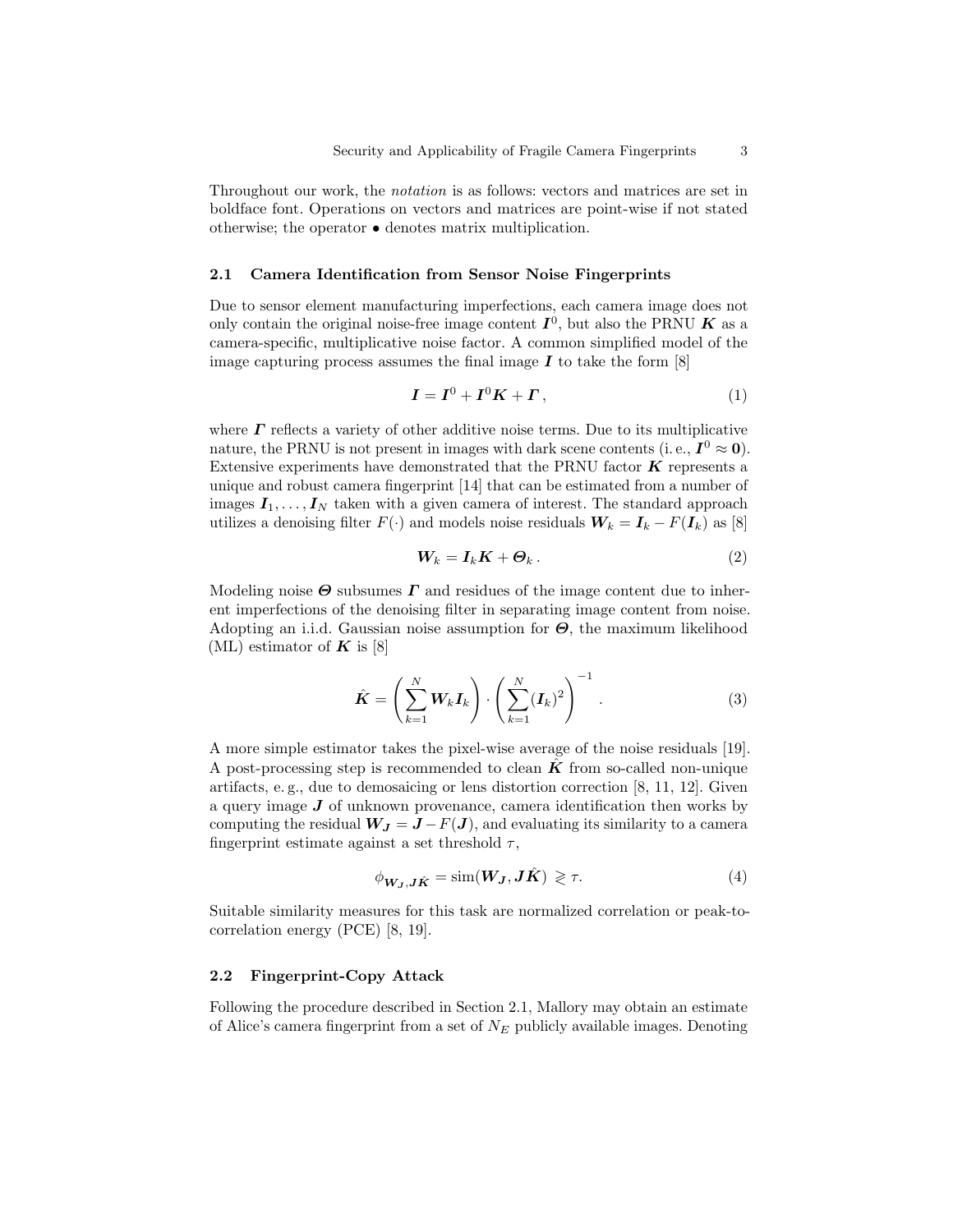this estimate  $\hat{K}_E$ , Mallory can then attempt to make an arbitrary image  $J$  look as if it was captured by Alice's camera. The multiplicative nature of PRNU suggests a fingerprint copy attack of the form [19]

$$
\mathbf{J}' = \left[ \mathbf{J} (1 + \alpha \hat{\mathbf{K}}_E) \right],\tag{5}
$$

with  $\alpha > 0$  being the scalar fingerprint strength parameter. Attacks of this type have been demonstrated to be effective, in the sense that they can successfully mislead a camera identification algorithm in the form of Equation (4). However, the attack's success generally depends on a good choice of  $\alpha$ : too low values mean that the bogus image  $J'$  may not be assigned to Alice's camera; a too strong embedding will make the image appear suspicious [13, 20]. In practical scenarios, Mallory may have to apply further processing to make her forgery more compelling, e. g., removing the genuine camera fingerprint [7, 16], synthesizing demosaicing artifacts [17], and removing or adding traces of JPEG compression [25].

### 2.3 Triangle Test

Under realistic assumptions, it is impossible to prevent Mallory from forcing a high similarity score in Equation (4) for arbitrary images from a foreign camera. Yet Alice can utilize that noise residuals computed with practical denoising filters will always contain remnants of image content to establish that image  $J'$ underwent a fingerprint-copy attack [13]. The key observation here is that the already existing similarity between a noise residual  $W_I$  from an image I taken with Alice's camera and the noise residual  $W_{J'}$  due to a common PRNU term will be slightly increased by some shared residual image content, if  $I$  contributed to Mallory's fingerprint estimate  $K_E$ . Alice can thus test which of her public images have been used by Mallory to mount the attack by evaluating whether the similarity of their noise residuals  $W_I$  with  $W_{J'}$  is suspiciously large.

Because the additional correlation imposed by shared image content is generally rather weak and also varies with macroscopic image characteristics, Goljan et al. [13] propose a triangle test to calibrate the test statistic. Specifically, the test does not only consider the observed correlation  $\nu_{\mathbf{W}_I,\mathbf{W}_I}$ , between residuals  $\mathbf{W}_I$ and  $W_{J'}$ , but it also employs a correlation predictor to estimate the correlation  $\tilde{\nu}_{W_I,W_{J'}}$  between  $W_I$  and  $W_{J'}$  if image I had not participated in the computation of  $\hat{K}_E$ . This predictor takes the correlation between Alice's own fingerprint and both  $W_I$  and  $W_{J'}$  into account—hence the name triangle test. Assuming a linear relationship between the observed and the predicted correlation, the proposed test then evaluates

$$
\nu_{\mathbf{W}_I, \mathbf{W}_{J'}} - \theta \tilde{\nu}_{\mathbf{W}_I, \mathbf{W}_{J'}} - \mu \geqslant t \tag{6}
$$

for a suitably chosen threshold t. The parameters  $\theta$  and  $\mu$  are estimated from a set of safe images, for which it can be guaranteed that they have not been used by Mallory. We refer to Goljan et al. [13] for a detailed exposition of the correlation predictor and the parameter estimators. The test statistic in Equation (6) is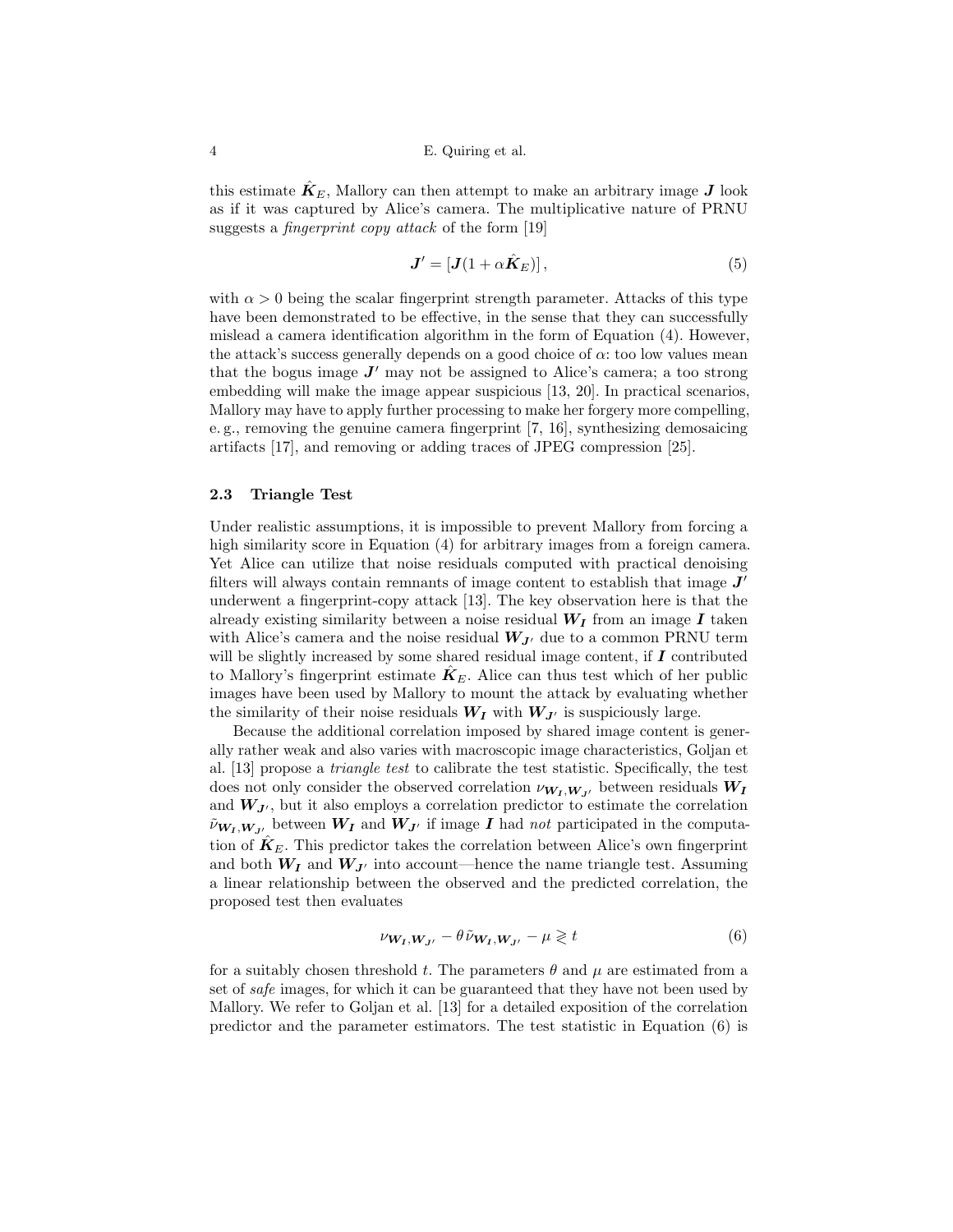expected to have zero mean when two noise residuals share only a common PRNU term. A larger difference indicates an additional shared term, possibly due to image  $\mathbf{I}'$ 's involvement in the attack. Observe that Alice may have to test all images ever made public by her as part of a comprehensive defense. We finally point out that a number of fingerprint-copy attack variations have been proposed recently that are reportedly less likely to be exposed by the triangle test [e.g. 20].

# 3 Fragile Camera Fingerprint

As a novel and proactive defense against fingerprint-copy attacks, Quiring and Kirchner [23] introduce the notion of fragile camera fingerprints that vanish under lossy JPEG compression. The idea is based on two mild assumptions: 1) Alice's device supports capturing images in uncompressed format, which is true nowadays for many devices operating under mobile platforms, such as iOS and Android; 2) Alice only shares JPEG images with the public, which is already today's quasi-standard for image online storage and sharing. When combined, these two assumptions allow Alice to effectively exploit an asymmetry in the quality of data access. With full access to her camera, Alice is always in the position to present a fingerprint estimate  $\hat{K}$  from uncompressed images while Mallory is restricted to estimate  $\hat{K}_E$  from JPEG-compressed images.

On a technical level, the concept of fragile camera fingerprints exploits the lossy nature of JPEG compression. JPEG maps each non-overlapping  $8 \times 8$  pixel block in an image to  $8 \times 8$  discrete cosine transform (DCT) coefficients. Each of the 64 coefficients quantifies the influence of a particular frequency subband and will be quantized based on an  $8 \times 8$  quantization table with quantization factors for the 64 DCT subbands. Larger quantization factors mean that the DCT coefficients in the corresponding subband are more likely to be quantized to zero. Quantization factors generally increase with decreasing JPEG quality and grow towards the bottom right corner of the quantization table to suppress high-frequency image details more aggressively.

In consequence, Mallory's camera fingerprint estimate from JPEG-compressed images will be strongly distorted in the high-frequency DCT subbands due to larger quantization errors. If the quantization is too strong, Mallory's images will lack high-frequency content altogether and so will her fingerprint estimate. In other words, her estimate only comprises the fingerprint component that is robust to JPEG compression. A fingerprint estimate from uncompressed images is in turn distributed almost evenly over all subbands [23]. Hence, Alice has access to a fragile camera fingerprint, computed from the high-frequency subbands only.

To obtain the fragile part, it is instructive to define a mode-selective highpass filter  $H_c(\cdot)$ . Based on a binary multiplicative mask  $H_c = [h_{i,j}], 1 \leq i, j \leq 8$ , the filter retains a defined set of DCT subbands and sets all other subband coefficients to zero. Alice should choose  $H_c$  depending on the maximum JPEG quality of her published images. For a sufficiently conservative choice, she can assume that the retained subbands are available exclusively to her. Quiring and Kirchner [23] propose to parameterize  $H_c$  with a cut-off along the (-c)-th anti-diagonal of the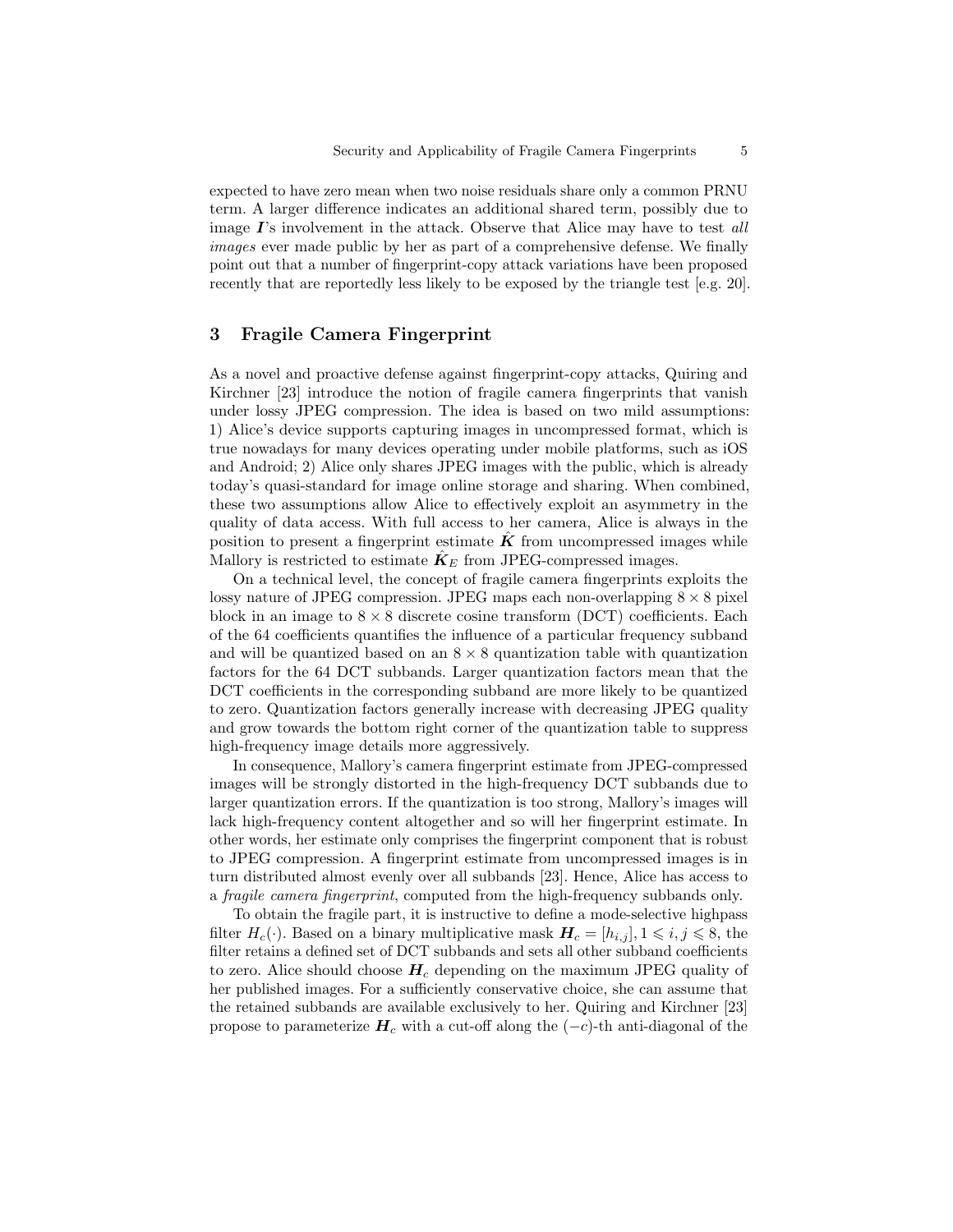

**Fig. 1.** Fragile fingerprint computation based on a subband-selective filter  $H_1(X)$ : Each pixel block  $X$  is mapped to its DCT representation  $Y$ , element-wise multiplied by a binary mask  $H_1$ , and transformed back to the spatial domain to give  $\tilde{X}$ .

DCT coefficient matrix,

$$
h_{i,j} = [(i+j-8-c) > 0], \qquad (7)
$$

where [·] denotes the Iverson bracket. Figure 1 summarizes the internal steps of  $H_c(\cdot)$  for cut-off parameter  $c = 1$ , which retains all DCT subbands in the lower right triangle. Equipped with  $H_c$ , a refined similarity test of the form

$$
\phi_{\mathbf{W}_{\mathbf{J}},\mathbf{J}\hat{\mathbf{K}}}(c) = \text{sim}\left(H_c(\mathbf{W}_{\mathbf{J}}), H_c(\mathbf{J}\hat{\mathbf{K}})\right) \geq \tau.
$$
\n(8)

then establishes camera identification from fragile fingerprints, which is of particular relevance in the following two application scenarios.

Digital Image Forensics. Testing for the presence of camera fingerprints facilitates device identification and image manipulation detection in forensic applications [8]. Fragile camera fingerprints can benefit scenarios that warrant the analysis of highquality images, for instance when uncompressed images ought to be presented as a source of particularly high trustworthiness. In this case, Alice can establish that a spurious image was not captured by her camera by having kept her uncompressed images private. She presents the fragile fingerprint when needed, potentially in combination with cryptographic safeguards [21] or in some form of zero-knowledge proof to further secure her fragile fingerprint from leakage.

Mobile Device Authentication. Camera fingerprints have been proposed as building blocks for augmenting mobile device authentication schemes with physical hardware characteristics [2, 5, 26]. Yet like with device signatures from other types of hardware sensors, the vulnerability to fingerprint-copy / spoofing attacks is of particular concern [1]. To the best of our knowledge, the concept of fragile fingerprints is the only existing approach that would address the problem in a proactive and scalable manner. Performing a triangle test upon every authentication attempt is computationally infeasible, let alone that Alice may object to the idea of sharing all her images with the service she wants to authenticate to.

Ba et al. [2] attempt to work around that issue in their authentication protocol by requiring the user to take two images of different visual codes during the identification phase. Similar to the triangle test, the reasoning is that two spoofed images will correlate implausibly strongly as they do not only share Alice's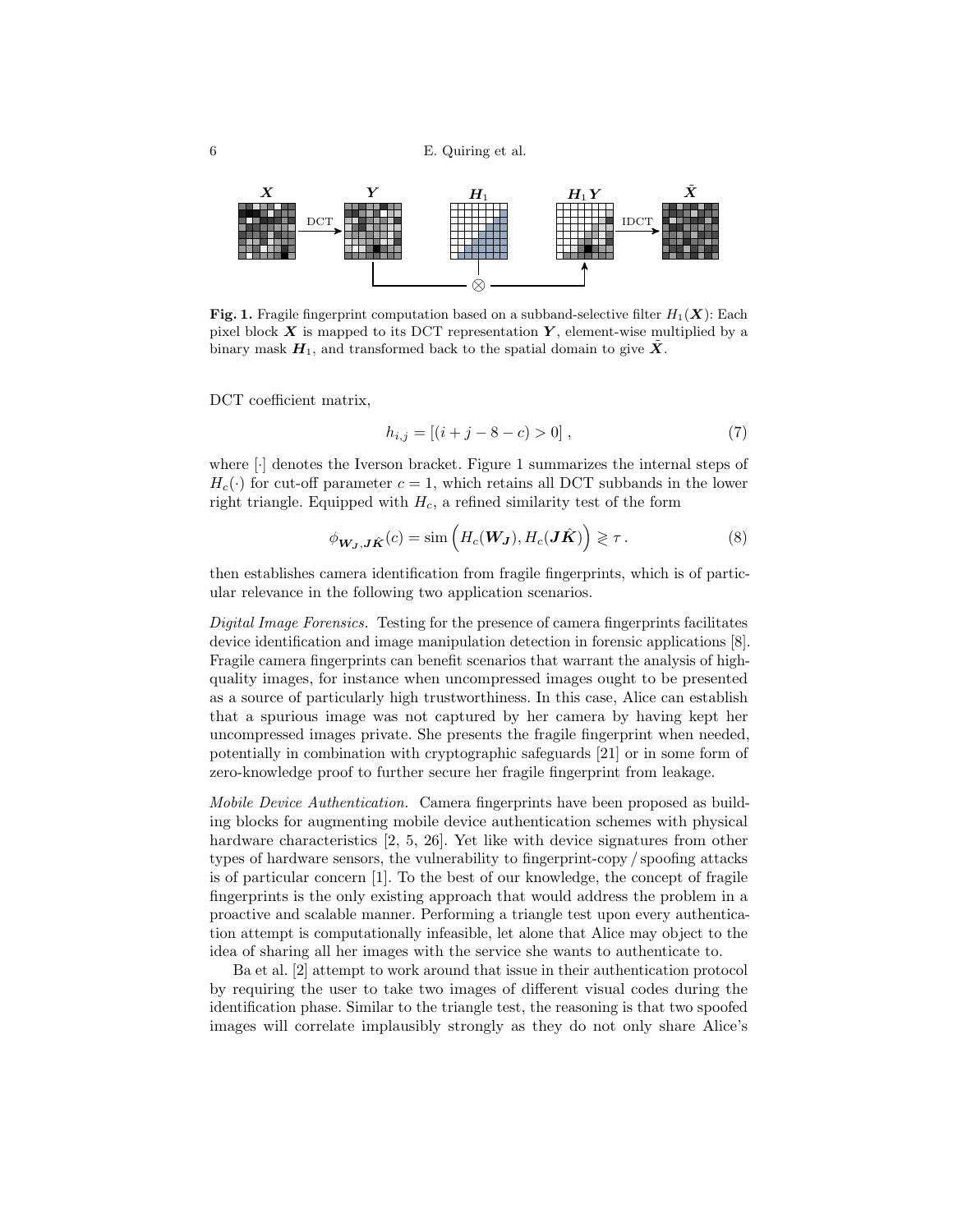fingerprint but also the one from Mallory's camera. This measure can be easily circumvented by an attacker who uses two different devices to take the respective pictures however. In this way, Mallory prevents the additionally shared signal.

In summary, fragile camera fingerprints enable novel applications in image forensics and mobile device authentication. Their applicability, however, depends on the robustness against attacks. In the remainder of this work, we thus perform a comprehensive security analysis.

# 4 Security Analysis

A secure application of fragile camera fingerprints demands that Mallory cannot estimate the fragile fingerprint from JPEG-compressed images. We guide our analysis along the following three questions:

- (Q1) Can we bound the quality of Mallory's fingerprint estimate  $K_E$ ?
- (Q2) Can Mallory improve her fingerprint estimate by exploiting the quantized high-frequency or robust low-frequency information?
- $(Q3)$  Can Mallory perform a successful fingerprint-copy attack?

### 4.1 Datasets and Experimental Setup

Where empirical tests are warranted, we adopt the setup described by Quiring and Kirchner [23]. The dataset consists of images from the Dresden Image Database [9] (DDB) and the RAISE Image Database [6], cf. Table 1. In particular, we use 25 homogeneously lit flat field images of each DDB camera to obtain uncompressed fingerprint estimates. 1442 natural images serve as benchmark data. We present aggregated results over the six cameras in the following, as all gave similar results. The RAISE database only provides natural images. We randomly select 300 images for fingerprint computation, leaving us with 4648 images for a benchmark set that facilitates the study of attacks where Mallory has access to a large number of public images. Note that the usage of 300 natural images for fingerprint estimation can be attributed to the heterogenous content of natural images. In an authentication scenario, a user can be asked to take a much smaller number of suitable images (e. g. a white wall) without nuisance image content. If not stated otherwise, we use the standard Wavelet denoiser to obtain noise residuals [19] and the ML formulation in Equation (3) to estimate fingerprints.

Table 1. Number of images per test set and camera.

| Database             | Camera model                                      |                | Fingerprint estimate | Benchmark data    |                   |  |
|----------------------|---------------------------------------------------|----------------|----------------------|-------------------|-------------------|--|
|                      |                                                   | Camera 0       | Camera 1             | Camera 0          | Camera 1          |  |
| Dresden [9]          | Nikon D70<br>Nikon D70s<br>Nikon D <sub>200</sub> | 25<br>25<br>25 | 25<br>25<br>25       | 175<br>175<br>360 | 188<br>174<br>370 |  |
| RAISE <sup>[6]</sup> | Nikon D7000                                       | 300            | ___                  | 4648              | ____              |  |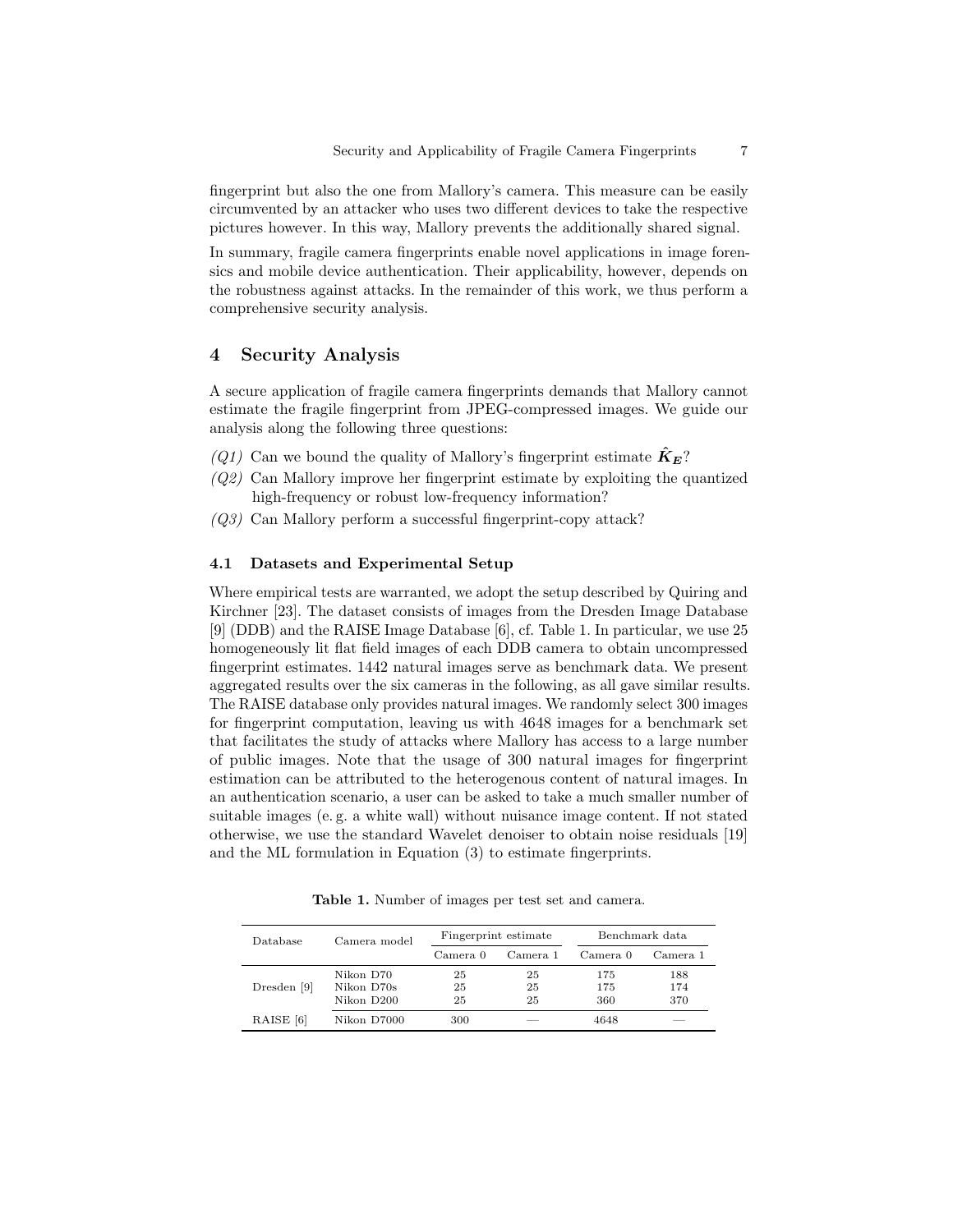In order to also guide our evaluation at the practically used JPEG quality, we collected over 1.4 Million JPEG images from Twitter, Instagram, Imgur, Deviantart and Flickr. The average JPEG quality is 83.5 with a standard deviation of 9.2. This, for instance, fits to recommendations from Flickr, Wikimedia and the official Android documentation that recommend qualities less than 90.

### 4.2 (Q1) Analytical Quality of Fingerprint Estimation

Our first objective is to establish a bound on the quality of Mallory's fingerprint estimate from Alice's camera irrespective of a concrete image data set to reflect Mallory's chances of performing a successful fingerprint-copy attack. In particular, we adopt the notion of quality of fingerprint estimation by Goljan et al. [13]. We derive an analytical expression for the correlation between Alice's fingerprint from uncompressed images,  $\hat{K}$ , and Mallory's fingerprint from compressed images,  $\hat{K}_E$ ,

$$
\operatorname{cor}(\,H_c(\hat{\boldsymbol{K}}),\,H_c(\hat{\boldsymbol{K}}_{\boldsymbol{E}})\,)\,. \tag{9}
$$

This quantity can be seen as a simplified version of the similarity measure in Eq.(8) for images taken under ideal conditions, e.g. homogeneously lit. As we focus on high-frequency subbands only, less image content disturbs the fingerprint calculation. Thus,  $H_c(\mathbf{J}\hat{\mathbf{K}})$  resembles  $H_c(\hat{\mathbf{K}})$ , as well  $H_c(\mathbf{W}_J) \approx H_c(\hat{\mathbf{K}}_F)$ .

We make three assumptions to simplify the calculation. First, Mallory computes her fingerprint from the same, but compressed, image set that Alice uses for her uncompressed estimate. This will yield a loose upper bound for cases where Mallory obtains a different JPEG-compressed image set that Alice has not used. Moreover, we apply a simple fingerprint estimator that takes the pixel-wise average of noise residuals. Finally, we assume a negligible correlation between individual DCT subbands and across images. The first and the second assumption imply that the fingerprint calculation can be modeled as pixel-wise averaging. Denote  $X_i$  the *i*-th uncompressed image from Alice's camera and  $X_i$ its JPEG-compressed version to rewrite Equation (9) as

$$
\operatorname{cor}(\,H_c(\hat{\boldsymbol{K}}),\,H_c(\hat{\boldsymbol{K}}_{\boldsymbol{E}})\,) = \operatorname{cor}\left(\sum_i H_c(\boldsymbol{X}_i),\sum_i H_c(\tilde{\boldsymbol{X}}_i)\right). \tag{10}
$$

Appendix A establishes that the sample correlation coefficient based on Equation (10),  $r(c)$ , can be computed in the DCT domain directly. We write  $Y_i$  and  $\tilde{Y}_i$  for the DCT representations of  $X_i$  and  $\tilde{X}_i$ , respectively, to obtain

$$
r(c) \cong \text{cor}\left(\sum_{i}(\boldsymbol{H}_{c} \ \boldsymbol{Y}_{i}), \sum_{i}(\boldsymbol{H}_{c} \ \boldsymbol{\tilde{Y}}_{i})\right). \tag{11}
$$

The coefficient is parametrized by the cut-off  $c$  from Equation  $(7)$ . High-pass filter  $H_c$  is now made explicit through the DCT mask  $H_c$  (see Section 3), yielding a convenient formulation to compute the sample correlation coefficient between Alice's and Mallory's fingerprint directly in the DCT domain. This formulation thus allows us to use known statistical distribution models for DCT coefficients.

We continue to derive the *population correlation coefficient* by assuming a Laplacian distribution for the AC DCT coefficients [24]. Specifically, denote  $Y_{i,s}$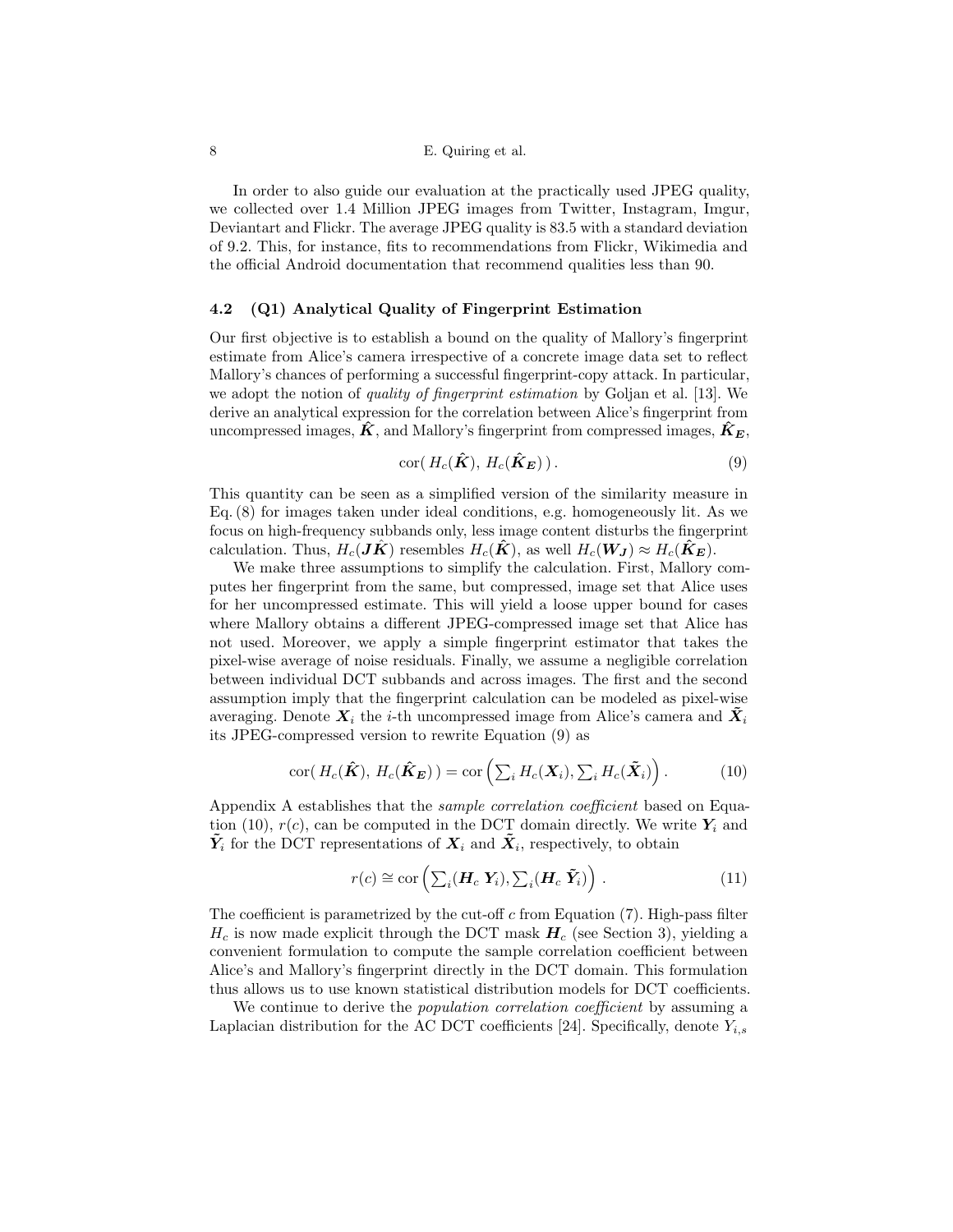the random variable representing the  $s$ -th subband of the  $i$ -the uncompressed image. Equivalently, denote  $\tilde{Y}_{i,s}$  the respective quantized counterpart to reflect the effect of JPEG compression on  $Y_{i,s}$ . Appendix B establishes the general relation between the two random variables in terms of their covariance, which can be expressed solely on the basis of the distribution of the uncompressed variable  $Y_{i,s}$ . We highlight this by defining  $\text{Cov}^+(Y_{i,s}) = \text{Cov}(Y_{i,s}, \tilde{Y}_{i,s})$ . A similar derivation for the variance yields  $\text{Var}^+(Y_{i,s}) = \text{Var}(\tilde{Y}_{i,s})$ . Appendix B shows how aggregating these quantities over the various subbands  $s \in S_c$  as specified by filter  $H_c$  of various images leads to the following formulation for the population correlation coefficient:

$$
\rho(c) \cong \frac{\sum_{i} \sum_{s \in S_c} \text{Cov}^+(Y_{i,s})}{\sqrt{\sum_{i} \sum_{s \in S_c} \text{Var}(Y_{i,s})} \sqrt{\sum_{i} \sum_{s \in S_c} \text{Var}^+(Y_{i,s})}}.
$$
(12)

This equation is a first step towards an analytical understanding of the impact of JPEG-induced quantization on the ability to estimate fragile camera fingerprints. Specifically, it allows Alice to deduce the expected correlation of Mallory's fingerprint with her fingerprint based on general DCT distribution assumptions. Note that the derived correlation is computed under the assumption of a strong attacker: Mallory bases her fingerprint estimation on the same image set as Alice; her images only differ in that they are JPEG-compressed. Consequently, Equation (12) can serve as upper bound for the more realistic scenario when Mallory has only access to a different image set. Alice, as camera owner, will always be able to create new images for her fingerprint. The next section demonstrates the validity of our analytical derivation under practical conditions for both scenarios.

### 4.3 (Q1) Empirical Quality of Fingerprint Estimation

We start with the quality of Mallory's fingerprint estimate when Alice and Mallory operate on the same image set, and then continue with different image sets.

Same image sets. In a first step, we compute the population correlation coefficient  $\rho$  from Equation (12) on a set of 250 synthetic images. Each image follows a zero-mean Laplacian distribution with a randomly generated scale parameter. This allows us to examine  $\rho$  on idealized conditions. We compare  $\rho$  with its empirical counterpart,  $r$ , as given in Equation (11). Figure 2a shows that the two derived quantities are consistent under varying JPEG compression levels.

In the next experiment, we use natural images from the Nikon D7000. We give Mallory access to  $N_E = 250$  JPEG-compressed images, derived from the same set that Alice uses for her fingerprint. Varying the JPEG quality and cut-off parameter c, we compute  $\rho$  and r. The computation of  $\rho$  involved a standard maximum likelihood estimator to obtain the Laplace scale parameter for each DCT subband per image. For benchmark purposes, we also include the sample correlation coefficient  $\phi_1$  between Alice's and Mallory's fingerprint, both calculated with the ML formulation in Equation (3). We repeat the experiments five times and report averaged results for  $\rho$ , r and  $\phi_1$  in Figures 2b–2c for  $c \in \{1, 2\}$ .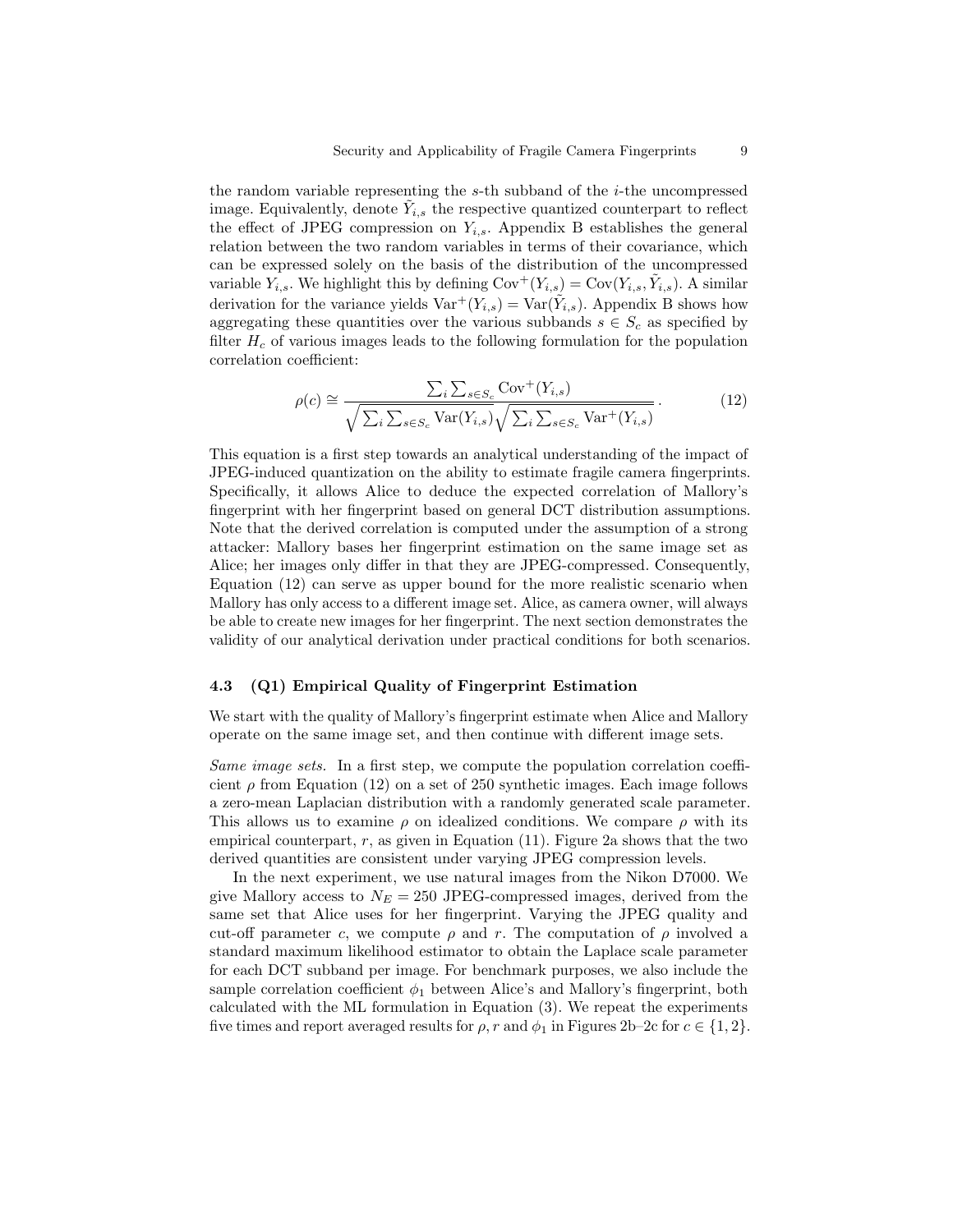10 E. Quiring et al.



Fig. 2. Quality of fingerprint estimation. Results from (a)  $N_E = 250$  synthetic images and (b)-(c)  $N_E = 250$  natural Nikon D7000 images.

The curves resemble each other reasonably well, with  $r$  generally predicting a slightly higher fingerprint quality than  $\rho$  due to the implied independence assumptions in the latter. As c increases,  $\rho$  slowly approaches  $\phi_1$ . This indicates that the analytically derived  $\rho$  is a good approximation of Mallory's fingerprint quality under idealized conditions particularly in high-frequency DCT subbands.

Different image sets. In a more realistic scenario, we assume Alice and Mallory to work on different image sets. Figures 2b and 2c thus include  $\phi_2$ , the corresponding sample correlation coefficient between Alice's and Mallory's fingerprints as obtained with the ML estimator, averaged over five randomly compiled JPEG image sets of size  $N_E = 250$  that Alice has not used for computing  $\hat{K}$ . Alice's camera-specific fingerprint from 300 images was kept constant throughout all repetitions. Not surprisingly, the population correlation coefficient  $\rho$  is a loose upper bound to the observed correlation  $\phi_2$  when Mallory operates on a different image set:  $\phi_2$  approaches zero quickly with increasing c and decreasing JPEG quality. Appendix C gives additional insights by reporting the correlations for a much larger number of JPEG images,  $N_E$ . Mallory's fingerprint quality increases only slowly with the number of available JPEG images. For a suitable combination of JPEG quality and cut-off parameter c, the correlation remains extremely small. As a result, less restrictive quality and cut-off parameters are possible compared to the contrived situation where Alice and Mallory access the same images.

Analysis summary. Overall, strong guarantees for a scenario where Mallory has access to JPEG-compressed versions of the very images Alice used for her fingerprint are possible for JPEG qualities of 70 or smaller. In a more realistic scenario with different image sets, a secure operation is already possible with JPEG quality factors 90 or lower. For JPEG 85—the average quality factor on various image platforms (see Section 4.1)—Alice may choose  $c \geq 3$  to ensure a reliable identification in an adversarial environment.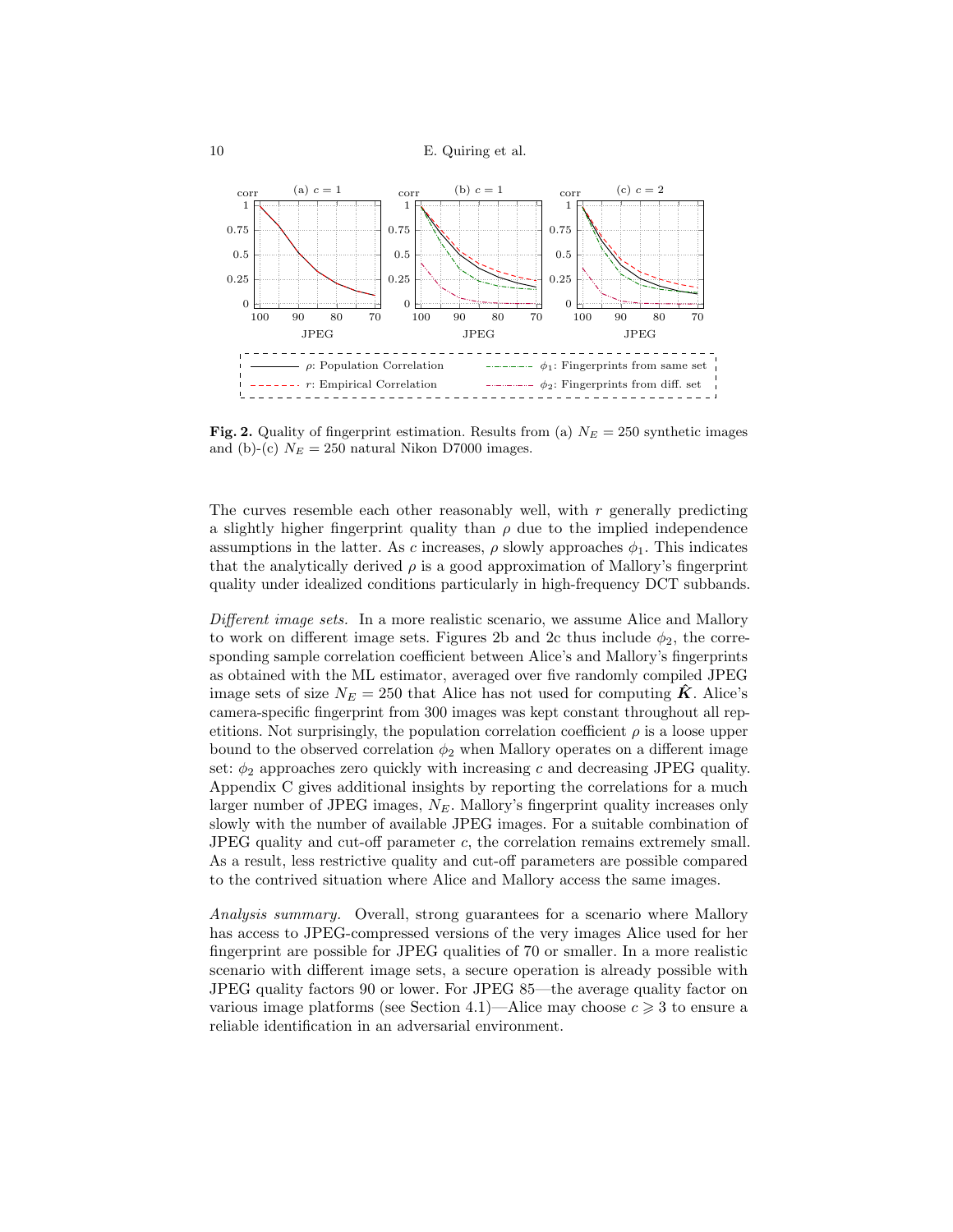### 4.4 (Q2) Independence Test

The previous section has analyzed the correlation between Alice's and Mallory's high-frequency fingerprint estimates—deriving first bounds when Alice's fingerprint remains private. We continue with this analysis under the scenario of different image sets in the following sections.

Quiring and Kirchner have shown [23] that the high-frequency pixel part kept by  $H_c$  is uncorrelated to the complementary low-frequency part kept by  $L_c = H_c$  XOR 1. Consequently, Mallory cannot exploit linear dependencies between her robust low-frequency fingerprint and Alice's fragile fingerprint. However, correlation does not cover all modes of dependence. In this section, we thus examine if Mallory can exploit non-linear dependencies and conduct a kernel statistical test of independence. In particular, we choose the Hilbert-Schmidt independence criterion<sup>3</sup> (HSIC)[15]. In simplified terms, this test maps the possibly non-linear dependencies to a linear space where independence is tested. The test is consistent in the sense that the level of *alpha* controls the type I error (detects dependence although independence is true) while the type II errors goes to zero for an increasing sample size [15].

We consider the following two scenarios. First, we test if Alice's high frequency fingerprint is independent to Mallory's high-frequency fingerprint from JPEGcompressed images:

$$
\mathcal{H}_0: H_c(\hat{\boldsymbol{K}}) \perp H_c(\hat{\boldsymbol{K}}_{\boldsymbol{E}}).
$$
\n(13)

Equivalently, the second scenario tests if Alice's high frequency fingerprint is independent to Mallory's full fingerprint from JPEG-compressed images:

$$
\mathcal{H}_0: H_c(\hat{\boldsymbol{K}}) \perp \hat{\boldsymbol{K}}_{\boldsymbol{E}}.
$$
\n(14)

We grant Mallory access to  $N_E = 150$  images of each DDB camera and  $N_E = 1000$ RAISE images. We aggregate results over ten randomly compiled sets of size  $N_E$ .

For both scenarios, Figure 3 depicts the observed  $\mathcal{H}_0$  acceptance rates, i.e. the percentage of cases for which we cannot detect a measurable dependence between the two quantities under test. This rate increases with lower JPEG qualities or larger cut-off parameters c. In the first scenario, the test statistic suggests independence at a considerable rate for  $c = 4$  and JPEG quality 90 for all cameras. Interestingly, the second scenario—where Alice's high frequency fingerprint is tested against Mallory's full fingerprint—is characterized by a lower rate of independence. A comparison of both scenarios thus suggests that remaining dependencies may result from the low-frequency part. This dependency would have to be non-linear, as the low- and high-frequency signal are not correlated to each other. As we show in the next section, it is unclear how Mallory can exploit these potentially remaining dependencies in practice, however.

We surmise that the notably less conclusive results on the RAISE data are due to non-trivial remnants of image content in the noise residuals. In

<sup>&</sup>lt;sup>3</sup> We use a Gaussian kernel, an alpha value of 0.05, and split the images into  $320 \times 320$ pixel blocks with varying offsets to keep the sample size manageable.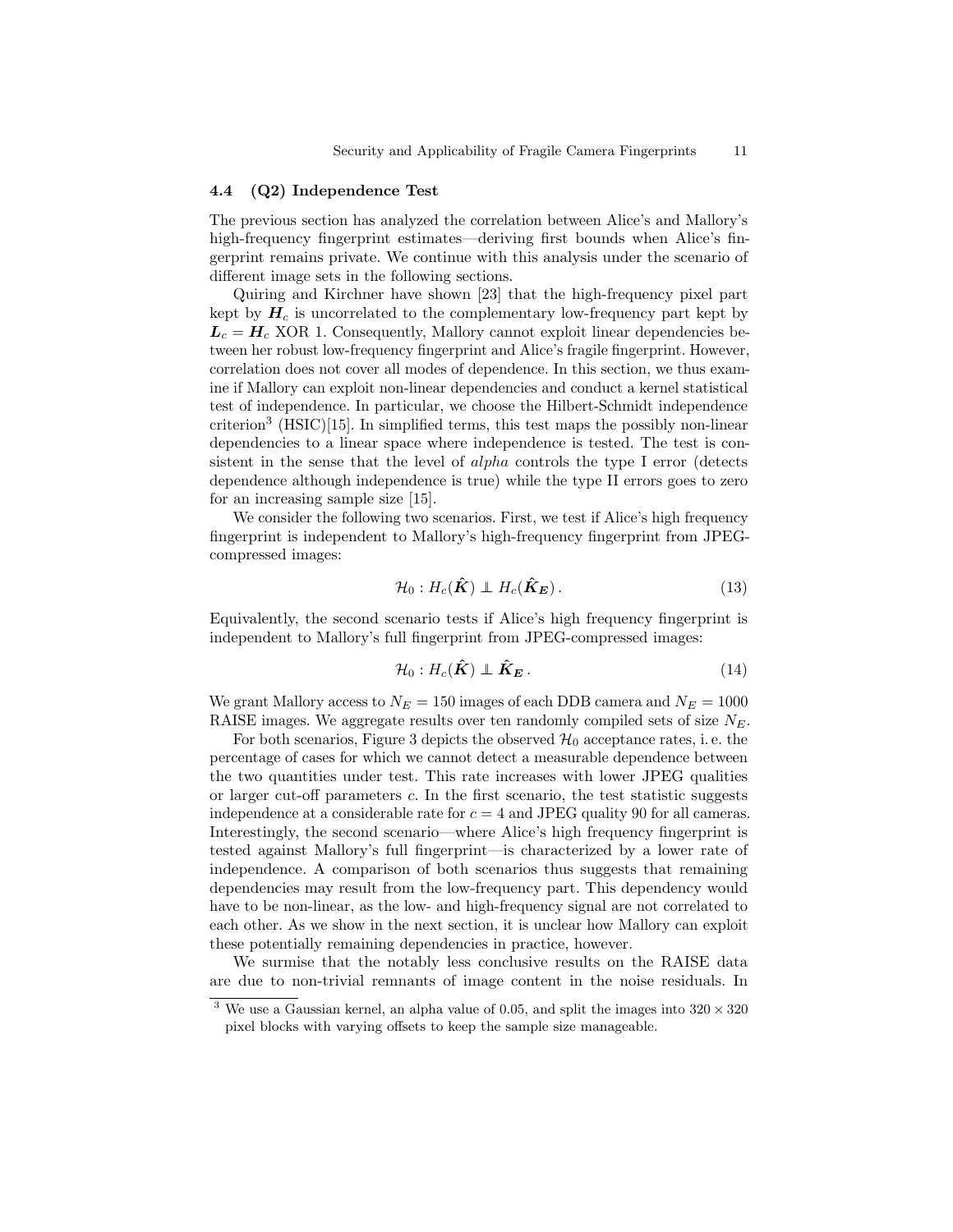12 E. Quiring et al.



Fig. 3. Kernel statistical test of independence. Plots (a) and (b) depict the first scenario; Plots (c) and (d) the second scenario for both databases.

contrast to the Dresden database, Alice's fingerprint is here calculated from natural instead of homogeneously lit images, raising the bar for establishing independence considerably.

Analysis summary. The chosen HSIC test establishes statistical independence for suitable JPEG and cut-off parameters, which gives a strong evidence that Mallory cannot exploit any dependence to recover Alice's fingerprint. Considering the high-frequency signals, Alice may choose  $c \geq 3$  for quality factor 85.

# 4.5 (Q2) DCT Recovery

In the next experiment, we examine if Mallory can exploit remaining dependencies to recover DCT coefficients. Although a DCT coefficient that is quantized to zero does not reveal information about the fingerprint, non-zero coefficients may leak information at least with their sign. By averaging enough images, Mallory may thus obtain a coarse fingerprint estimate. We test below if Mallory can improve her fingerprint by recovering DCT coefficients that were quantized to zero.

We adapt the systematic approach by Li et al. [18], since it is in principle also applicable to the recovery of high-frequency DCT coefficients. The recovery is a linear optimization problem with the objective to minimize the spatial distance of neighboring pixels within and across the  $8 \times 8$  pixel blocks from JPEG compression. The first constraint is that the recovered pixel values must correspond to their DCT coefficients. Second, DCT coefficients that should not be recovered are fixed. Finally, the pixel and DCT coefficients have to be within their dynamic range. The optimization problem can be summarized as

$$
\min \sum_{l,l'} |\boldsymbol{X}(l) - \boldsymbol{X}(l')| \tag{15}
$$

$$
\text{s.t. } \mathbf{X} - \mathbf{D}^{\top} \bullet \mathbf{Y} \bullet \mathbf{D} = \mathbf{0} \,, \tag{16}
$$

$$
\mathbf{Y}(s) = \mathbf{Y}^*(s) \tag{17}
$$

 $\mathbf{X}(l) \in [x_{\min}, x_{\max}], \ \mathbf{Y}(s) \in [y_{\min}, y_{\max}],$ (18)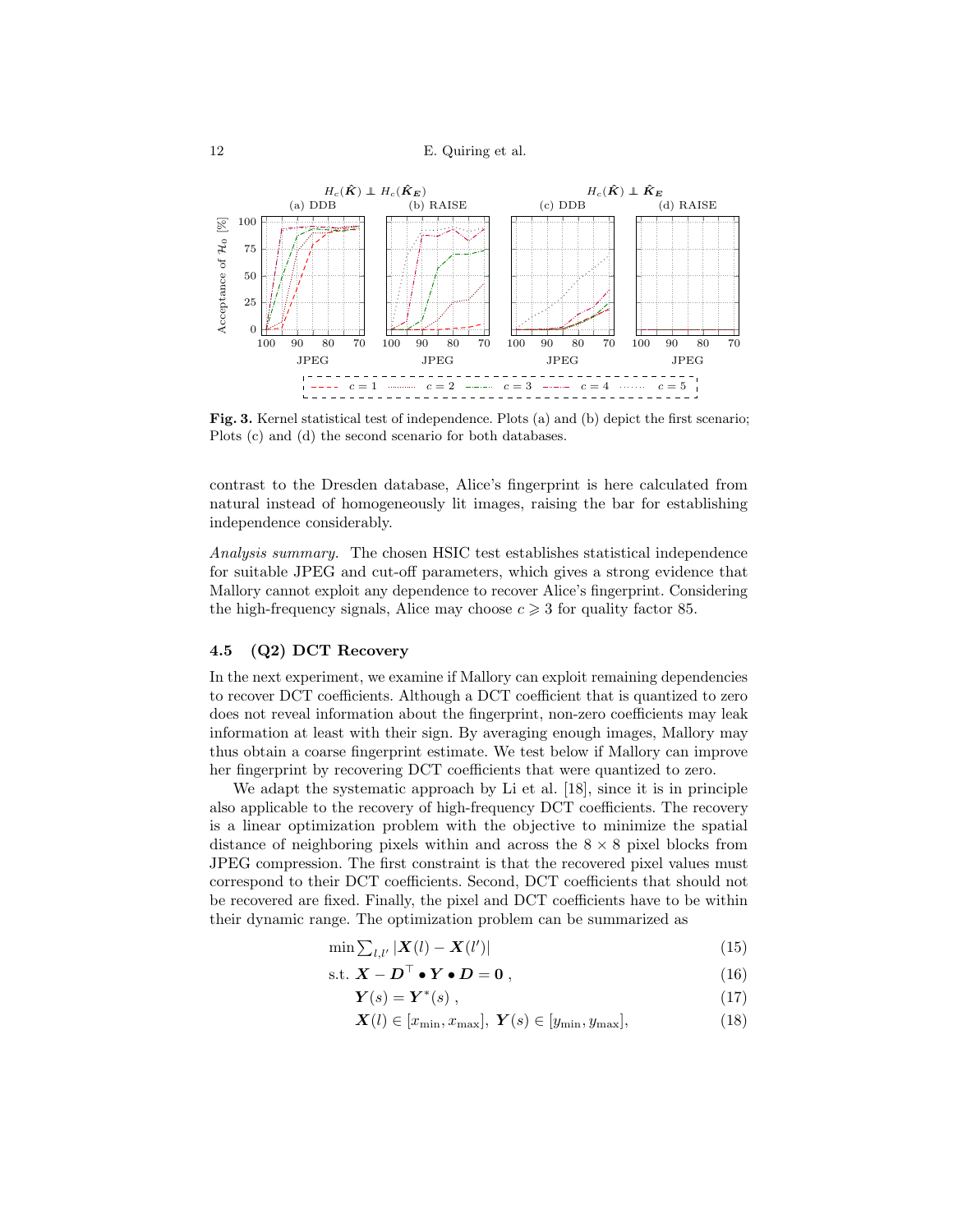|                       |                    | JPEG 100             |                      |                      | Fraction Predicted Sign<br>JPEG 95 |                      |                      |
|-----------------------|--------------------|----------------------|----------------------|----------------------|------------------------------------|----------------------|----------------------|
|                       |                    | neg                  | zero                 | pos                  | neg                                | zero                 | pos                  |
| Fraction<br>True Sign | neg<br>zero<br>pos | 0.08<br>0.16<br>0.05 | 0.09<br>0.08<br>0.09 | 0.05<br>0.16<br>0.24 | 0.11<br>0.07<br>0.09               | 0.15<br>0.11<br>0.15 | 0.09<br>0.07<br>0.17 |

Table 2. Contingency table of DCT recovery from 50 Nikon D70 images

where  $l$  and  $l'$  are the indices of neighboring pixels in the spatial domain,  $D$  denotes the DCT transformation matrix, and s is the index of a DCT subband. The second constraint fixes with  $Y^*$  all DCT coefficients that are not part of the subbands retained by filter  $H_c$  or are non-zero in the subbands retained by  $H_c$ . As a result, we recover only zero-valued DCT coefficients that  $H_c$  retains. For each image, and for each  $8 \times 8$  pixel block, we set up such an optimization problem and include its direct neighboring blocks.

We report results for 50 images from a Nikon D70 over the JPEG qualities 100 and 95 as well as the cut-off frequency  $c = 1$ . The performance does not change considerably for smaller JPEG qualities or larger cut-off frequencies and thus are omitted. Table 2 depicts a contingency table that summarizes the frequency of correctly predicted signs. This is the case when the sign of the predicted DCT coefficient equals the sign from the corresponding original uncompressed image or both the predicted and uncompressed coefficient lie in the zero range [−0.25, 0.25]. Even for JPEG quality 100, the recovery cannot reliably predict the sign. The correct distinction drops further for a smaller JPEG quality and tends towards a random classifier. In each case, the correlation to Alice's fragile fingerprint decreases when Mallory uses the recovered images for her estimate. In contrast, the recovery of low-frequency subbands is successful with an average recovery rate of 70%. However, only the correlation to Alice's low-frequency fingerprint increases in our experiments.

Analysis summary. The recovery of the correct sign is partly possible for lowfrequency subbands, while the recovery of high-frequency subbands is already difficult for JPEG quality 100. Mallory can thus not improve her estimate of Alice's fragile fingerprint through a DCT recovery.

# 4.6 (Q3) Fingerprint-Copy Attack

We finally consider a realistic fingerprint-copy attack where Mallory plants her calculated fingerprint estimate  $\hat{K}_E$  from Alice's camera into 100 randomly chosen uncompressed images taken by a different camera (see Section 2.2). Figure 4 depicts the average PCE values with respect to the embedding strength for varying JPEG qualities. We present results only for the Nikon D7000 from the RAISE database with  $N_E = 4648$ . This allows us to depict the effect when Mallory uses a large number of public images. We refer to Quiring and Kirchner [23] for results from the DDB, which are similar to the results reported here.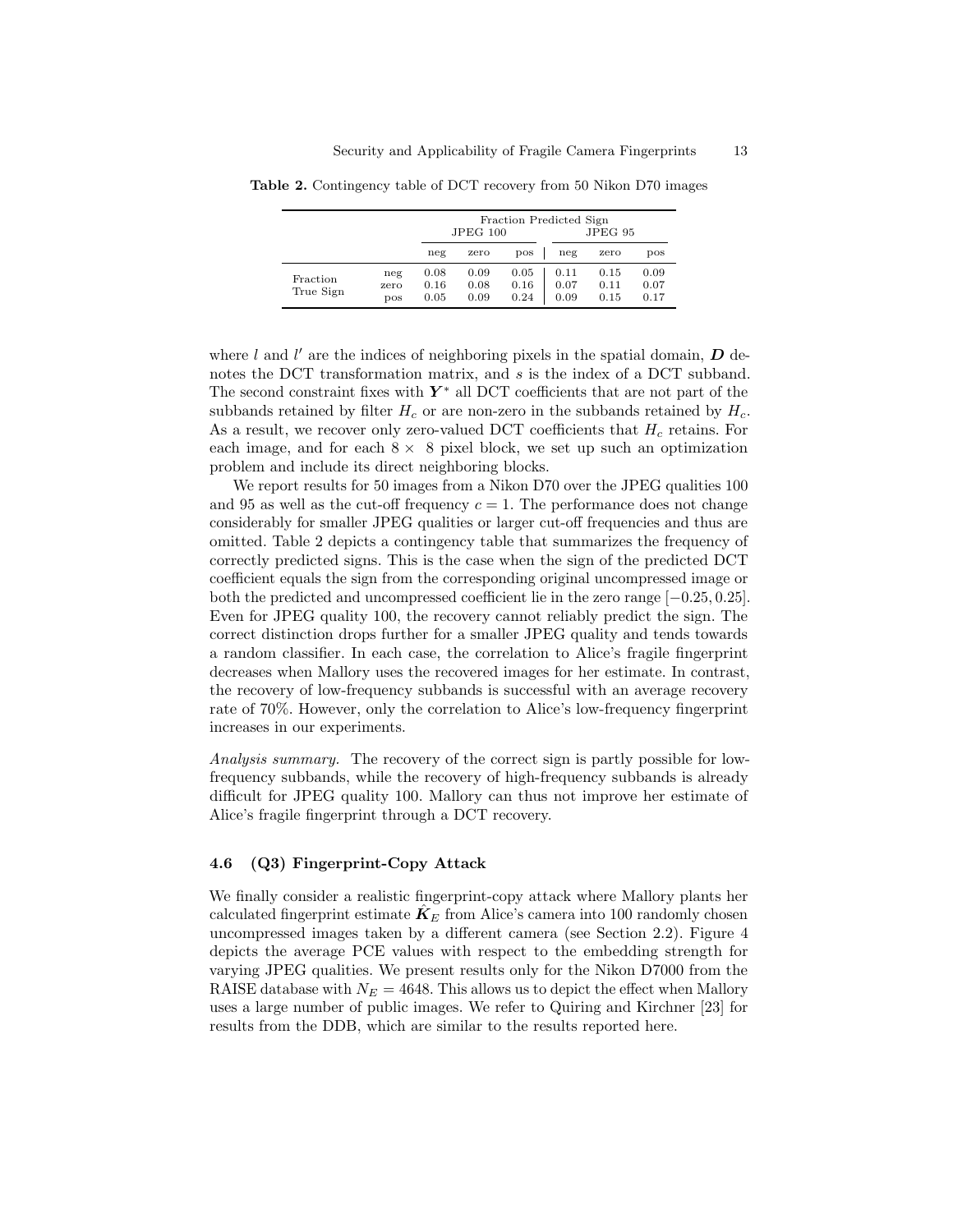



Fig. 4. Fingerprint-copy attack with fragile fingerprints. Average PCE values as a function of the embedding strength  $\alpha$  with  $N_E = 4648$  (Nikon D7000) for different JPEG qualities.

As expected, high-quality JPEG 100 images enable Mallory to perform a successful attack due to the negligible quantization (Fig.  $4(a)$ ). The situation is substantially different with stronger compression. For JPEG 90, only the full fingerprint gives high PCE values for small embedding strengths. Yet, larger cut-offs demand extremely strong embeddings to achieve high PCEs. For JPEG quality 85, no choice of  $\alpha$  will produce Mallory's desired result with  $c \geq 3$ .

Analysis summary. Fragile fingerprints allow a secure identification starting from JPEG 90 and lower. In accordance to our results from previous sections, no choice of  $\alpha$  will allow an attack with  $c \geqslant 3$  for quality factor 85.

# 5 Application Analysis

We finally examine the application of fragile sensor noise fingerprints. First, we verify that they are still discriminative enough to distinguish different cameras. Second, we compare them with the triangle test against fingerprint-copy attacks.

### 5.1 Camera Identification

In the following, we show that fragile fingerprints allow a reliable camera identification compared to traditional full camera fingerprints. We only consider uncompressed images here by the very nature of fragile fingerprints. The PCE is used as similarity measure for images of each camera (true positives) and all remaining natural images from the Dresden Image Database (true negatives). Figure 5a shows the ROC curves for different cut-off frequencies  $c$ —aggregated over 1442 images from the six DDB cameras. The full frequency range is included for comparison.

Although a fragile fingerprint with  $c = 1$  employs only 28 DCT coefficients in each block, it achieves the same detection performance as the full fingerprint with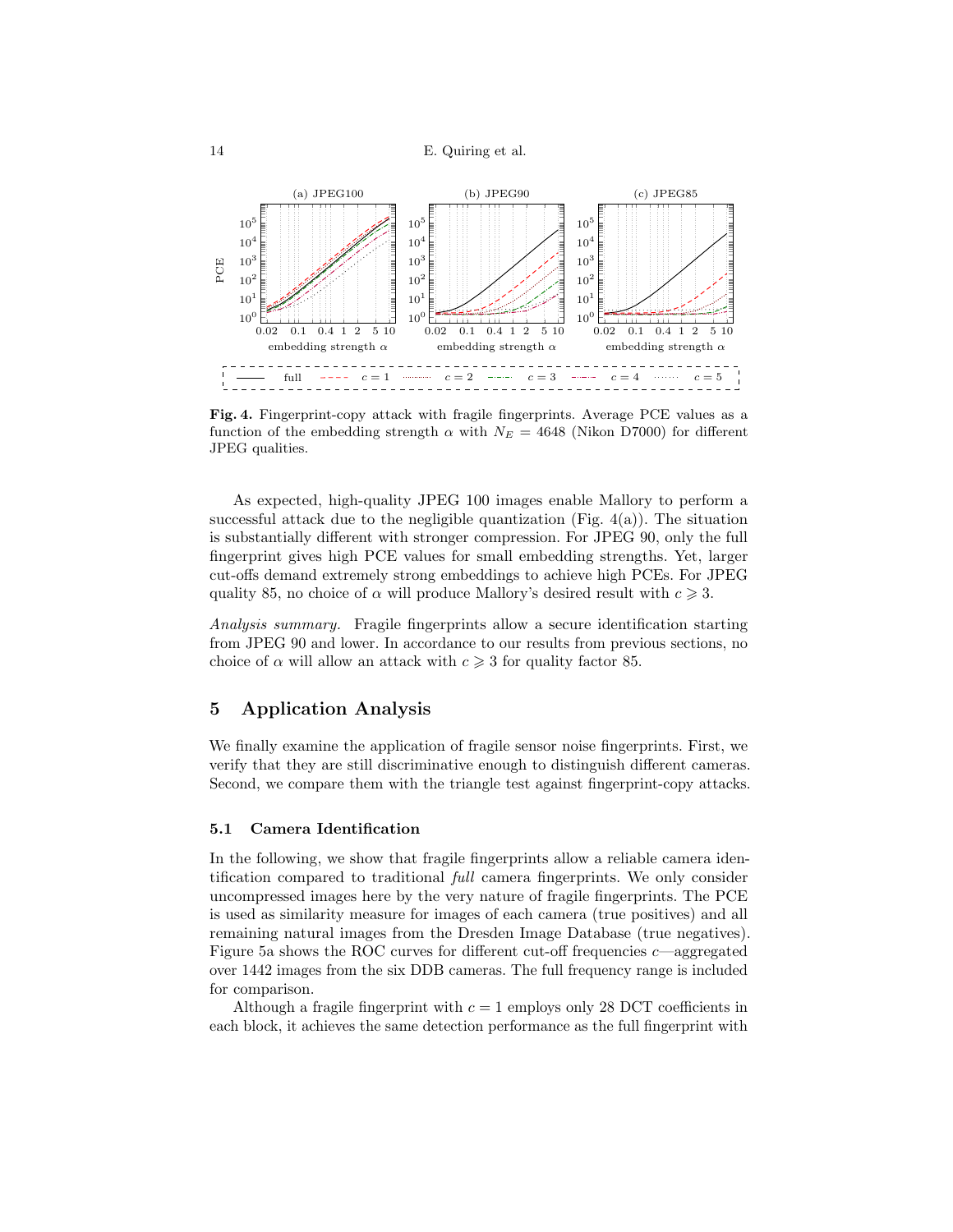

Fig. 5. Applications. Plot (a) shows the camera identification of uncompressed images. Plot (b) depicts the defense performance against fingerprint-copy attack using the triangle test and fragile fingerprints (JPEG quality 90,  $c = 1$ ).

64 coefficients. An almost perfect detection is possible with  $c \leq 4$  for the Dresden database. The results for the Nikon D7000 camera are comparable for  $c \leq 3$ . We contribute this smaller choice of c to a more perturbed fingerprint estimate of this camera—due to more image content in the respective noise residuals.

Analysis summary. Fragile fingerprints allow a reliable camera identification. Together with our security analysis, for a common JPEG quality factor of 85, Alice can choose  $c = 3$  to achieve both a reliable camera identification and attack resistance.

### 5.2 Comparison with Triangle Test

While the triangle test cannot be recommended for authentication, it is a reasonable defense in digital image forensics. Our final experiment highlights its powerful combination with fragile fingerprints in forensic applications against fingerprint-copy attacks. Our previous results underline that remaining fingerprint information after quantization are usable for large embedding strengths with too small cut-off parameters  $(c \leq 2)$ . However, the triangle test shows its strengths exactly in these cases, as the additional residual image content from the forgery process emerges more clearly with a larger embedding strength [13].

In the following, we assume Mallory to have access to  $N_E = 150$  public JPEG images with quality factor 90 from Alice's Nikon D200 camera. Mallory embeds her spoofed fingerprint into an uncompressed image from another camera while varying  $\alpha$  as defined in the previous section. On the defender side, the linear parameters  $\theta$  and  $\mu$  of the test statistic are estimated from 200 images that Mallory has not used, cf. Eq.  $(6)$ . We set the threshold t such that the false alarm probability is 10<sup>−</sup><sup>3</sup> . Finally, Alice reports her security ratio: the percentage of images that Mallory has used and that are correctly marked as those. We repeat the process over 100 randomly chosen uncompressed images where Mallory embeds her spoofed fingerprint. Figure 5b depicts the averaged security ratio.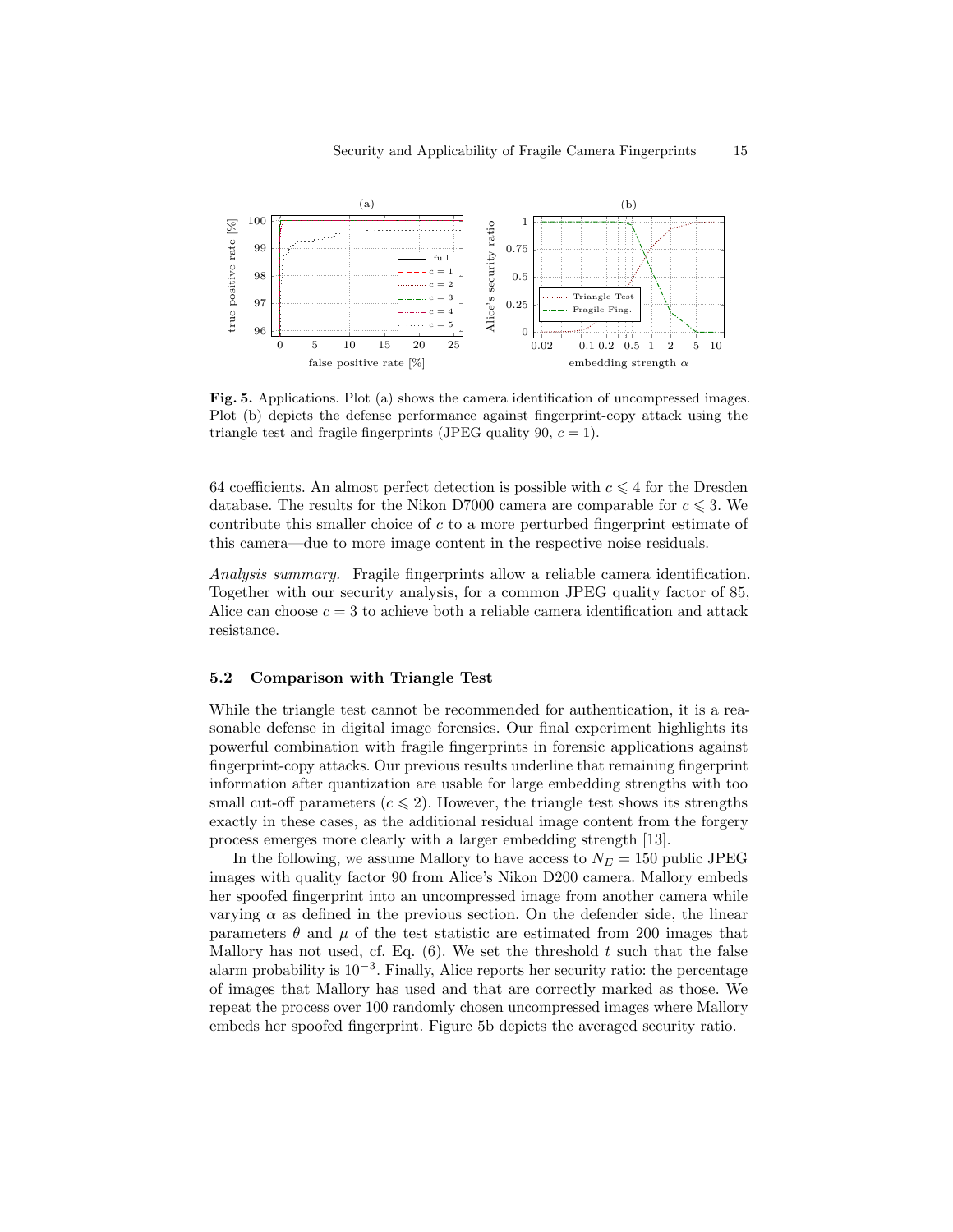For reference, we include the corresponding results with the fragile fingerprint approach. We focus on  $c = 1$  and JPEG quality 90, where Mallory obtains considerably high PCE values with a fingerprint-copy attack (see Figure 4(b)). In particular, we estimate the distribution of the PCE values from uncompressed images with a Gaussian kernel density estimator. The PCE threshold under which an image is not assumed as one from Alice's camera is set such that the false positive probability is  $10^{-3}$ . Alice's security ratio expresses the percentage of Mallory's images that do not exceed the PCE threshold and thus are correctly identified as being not from Alice's camera.

Figure 5b emphasizes that both approaches are a powerful combination when Mallory has just access to JPEG images. At the point where Mallory starts to circumvent fragile fingerprints, the triangle test already detects more than 50% of images that are involved in Mallory's attack; usually enough to raise suspicion that Mallory has forged the image under investigation. In summary, Mallory faces the following dilemma: A too strong fingerprint strength is likely to be uncovered by the triangle test; with a too weak embedding, Mallory's forged image will not be identified as one of Alice's images. By using the triangle test in addition, Alice can even use smaller cut-off values for her fragile fingerprint.

### 6 Conclusion

This paper contributes to a thorough understanding of fragile camera fingerprints by providing a comprehensive security analysis. In multiple tests, we confirm that Mallory cannot estimate Alice's camera fingerprint from JPEG-compressed images with common compression levels. Our analysis thus motivates the usage of fragile fingerprints in various applications, such as authentication or digital image forensics. Finally, we note that the concept of fragile fingerprints effectively demonstrates how asymmetries in the quality of accessible data can be exploited. In the context of recent unification attempts between related research disciplines [3, 22], this may foster novel strategies in adversarial machine learning or signal processing.

### Acknowledgments

The authors gratefully acknowledge funding from Deutsche Forschungsgemeinschaft (DFG) under the project RI 2469/3-1, from the German Federal Ministry of Education and Research (BMBF) under the project FIDI (FKZ 16KIS0786K), and by the NSF grant 1464275. The first author also thanks the German Academic Exchange Service (DAAD) for financial support during his stay in Binghamton.

# References

1. Alaca, F., van Oorschot, P.C.: Device fingerprinting for augmenting web authentication: Classification and analysis of methods. In: Annual Conference on Computer Security Applications (ACSAC) (2016)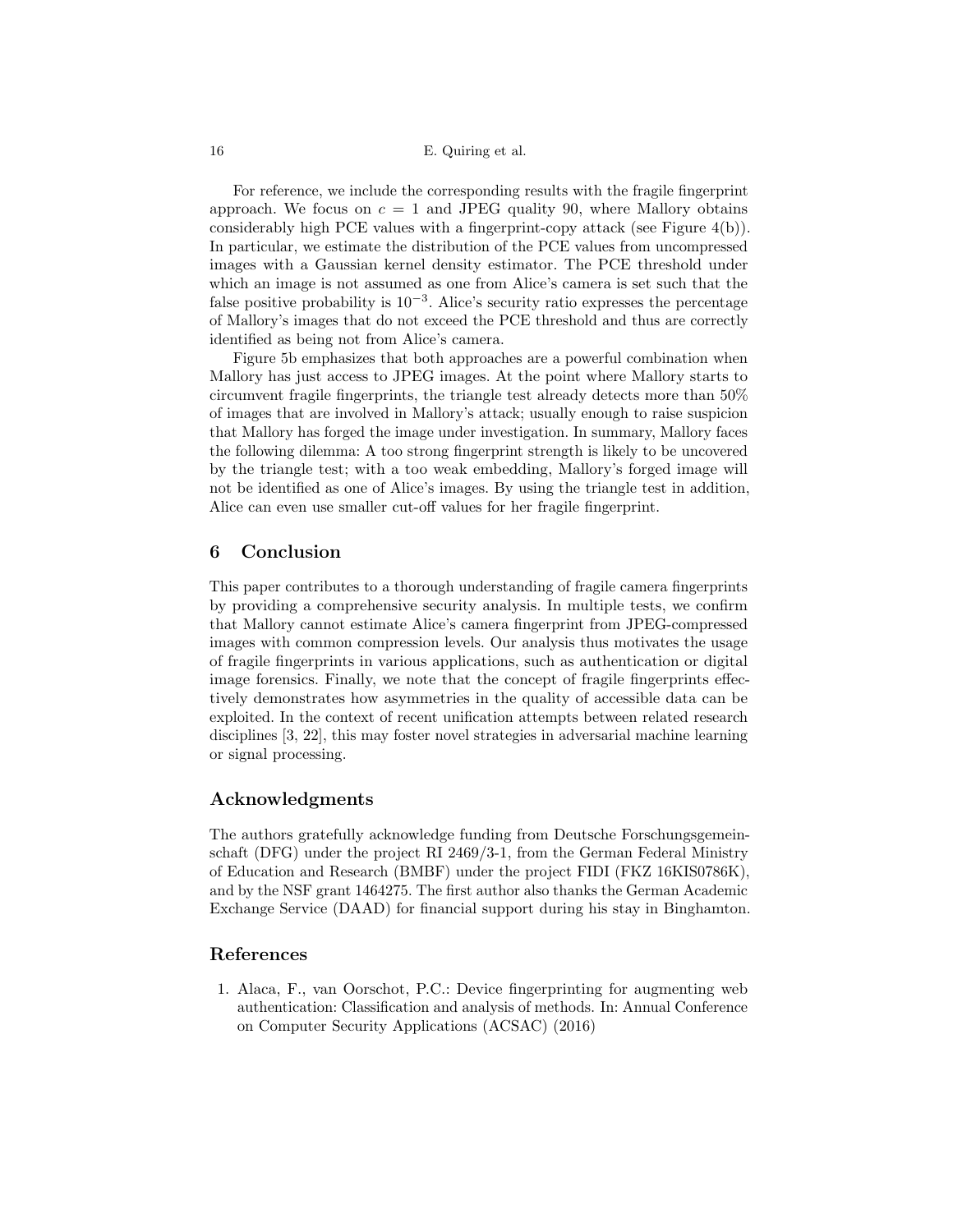- 2. Ba, Z., Piao, S., Fu, X., Koutsonikolas, D., Mohaisen, A., Ren, K.: ABC: Enabling smartphone authentication with built-in camera. In: Proc. of Network and Distributed System Security Symposium (NDSS) (2018)
- 3. Barni, M., Pérez-González, F.: Coping with the enemy: Advances in adversaryaware signal processing. In: IEEE International Conference on Acoustics, Speech, and Signal Processing (ICASSP) (2013)
- 4. Böhme, R., Freiling, F.C., Gloe, T., Kirchner, M.: Multimedia forensics is not computer forensics. In: Geradts, Z.J.M.H., Franke, K.Y., Veenman, C.J. (eds.) Computational Forensics, IWCF, Lecture Notes in Computer Science, vol. 5718. Springer (2009)
- 5. Bojinov, H., Michalevsky, Y., Nakibly, G., Boneh, D.: Mobile device identification via sensor fingerprinting. CoRR abs/1408.1416 (2014)
- 6. Dang-Nguyen, D.T., Pasquini, C., Conotter, V., Boato, G.: RAISE: a raw images dataset for digital image forensics. In: 6th ACM Multimedia Systems Conference (2015)
- 7. Entrieri, J., Kirchner, M.: Patch-based desynchronization of digital camera sensor fingerprints. In: IS&T Electronic Imaging: Media Watermarking, Security, and Forensics (2016)
- 8. Fridrich, J.: Sensor defects in digital image forensic. In: Sencar, H.T., Memon, N. (eds.) Digital Image Forensics: There is More to a Picture Than Meets the Eye, pp. 179–218. Springer (2013)
- 9. Gloe, T., Böhme, R.: The Dresden Image Database for benchmarking digital image forensics. Journal of Digital Forensic Practice 3(2–4) (2010)
- 10. Gloe, T., Kirchner, M., Winkler, A., Böhme, R.: Can we trust digital image forensics? In: 15th International Conference on Multimedia (2007)
- 11. Gloe, T., Pfennig, S., Kirchner, M.: Unexpected artefacts in PRNU-based camera identification: A 'Dresden Image Database' case-study. In: ACM Multimedia and Security Workshop (2012)
- 12. Goljan, M., Fridrich, J.: Sensor-fingerprint based identification of images corrected for lens distortion. In: Memon, N., Alattar, A.M., Delp, E.J. (eds.) Media Watermarking, Security, and Forensics. Proceedings of SPIE, vol. 8303, p. 83030H (2012)
- 13. Goljan, M., Fridrich, J., Chen, M.: Defending against fingerprint-copy attack in sensor-based camera identification. IEEE Transactions on Information Forensics and Security (TIFS) 6(1) (2011)
- 14. Goljan, M., Fridrich, J., Filler, T.: Large scale test of sensor fingerprint camera identification. In: Delp, E.J., Dittmann, J., Memon, N., Wong, P.W. (eds.) Media Forensics and Security. Proceedings of SPIE, vol. 7254, p. 72540I (2009)
- 15. Gretton, A., Fukumizu, K., Teo, C.H., Song, L., Schölkopf, B., Smola, A.J.: A kernel statistical test of independence. In: Advances in Neural Information Processing Systems (NIPS) (2008)
- 16. Karaküçük, A., Dirik, A.E.: Adaptive photo-response non-uniformity noise removal against image source attribution. Digital Investigation 12 (2015)
- 17. Kirchner, M., Böhme, R.: Synthesis of color filter array pattern in digital images. In: Delp, E.J., Dittmann, J., Memon, N., Wong, P.W. (eds.) Media Forensics and Security. Proceedings of SPIE, vol. 7254, p. 72540K (2009)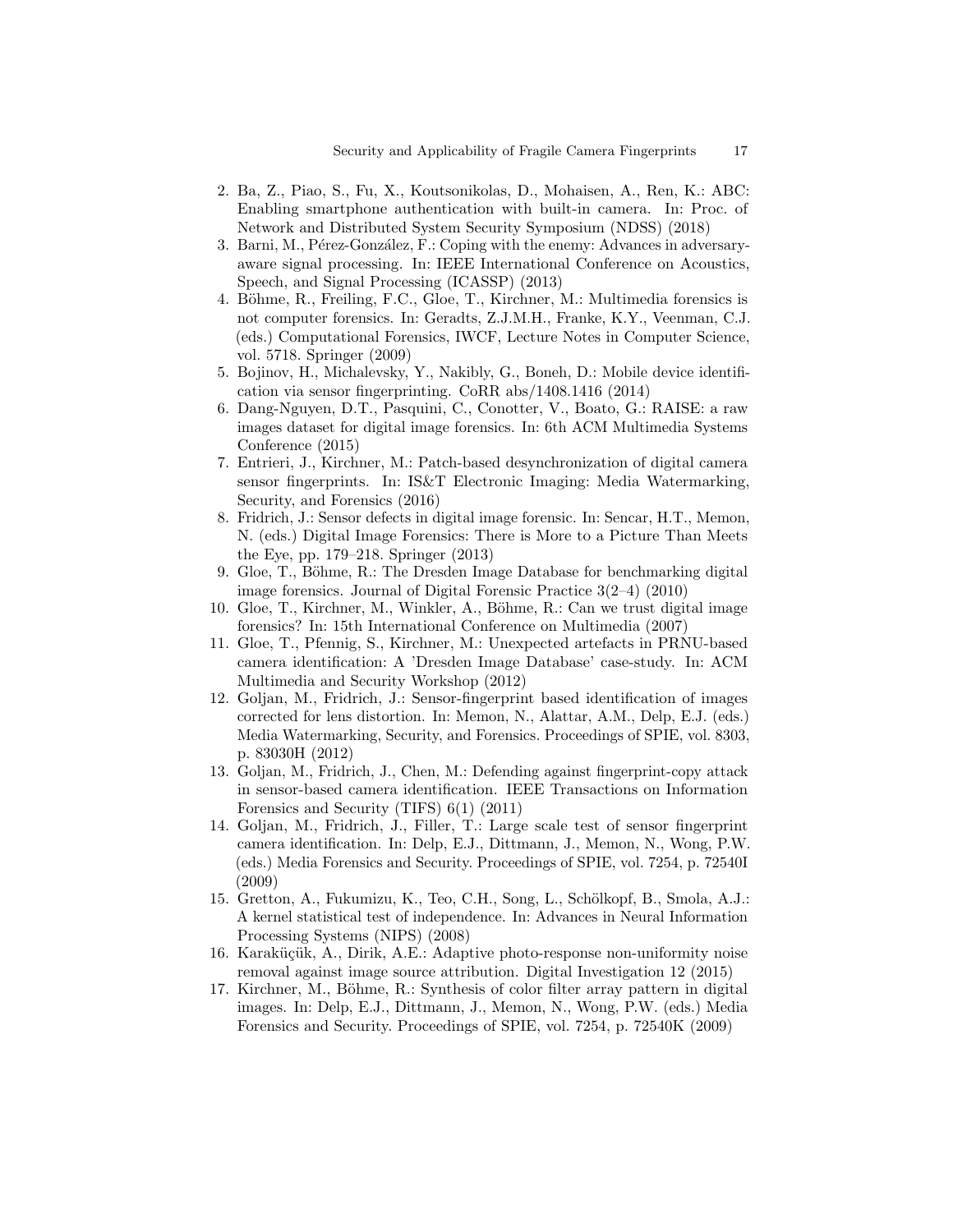- 18. Li, S., Karrenbauer, A., Saupe, D., Kuo, C.C.J.: Recovering missing coefficients in DCT-transformed images. In: IEEE International Conference on Image Processing (ICIP) (2011)
- 19. Lukáš, J., Fridrich, J., Goljan, M.: Digital camera identification from sensor pattern noise. IEEE Transactions on Information Forensics and Security (TIFS) 1(2) (2006)
- 20. Marra, F., Roli, F., Cozzolino, D., Sansone, C., Verdoliva, L.: Attacking the triangle test in sensor-based camera identification. In: IEEE International Conference on Image Processing (ICIP) (2014)
- 21. Mohanty, M., Zhang, M., Asghar, M.R., Russello, G.: e-PRNU: Encrypted domain PRNU-based camera attribution for preserving privacy. IEEE Transactions on Dependable and Secure Computing (TDSC) (2019)
- 22. Quiring, E., Arp, D., Rieck, K.: Forgotten siblings: Unifying attacks on machine learning and digital watermarking. In: IEEE European Symposium on Security and Privacy (EuroS&P) (2018)
- 23. Quiring, E., Kirchner, M.: Fragile sensor fingerprint camera identification. In: IEEE International Workshop on Information Forensics and Security (WIFS) (2015)
- 24. Reininger, R.C., Gibson, J.D.: Distributions of the two-dimensional DCT coefficients for images. IEEE Transactions on Communications 31(6) (1983)
- 25. Stamm, M.C., Liu, K.J.R.: Anti-forensics of digital image compression. IEEE Transactions on Information Forensics and Security (TIFS) 6(3) (2011)
- 26. Valsesia, D., Coluccia, G., Bianchi, T., Magli, E.: User authentication via PRNU-based physical unclonable functions. IEEE Transactions on Information Forensics and Security (TIFS) 12(8) (2017)
- 27. Widrow, B., Kollár, I.: Quantization Noise. Cambridge University Press (2008)

### A Sample Correlation Coefficient

The objective is to compute Pearson's sample correlation coefficient between two images  $u$  and  $v$  equivalently in the DCT domain. Without loss of generality, we focus on an  $8 \times 8$  pixel block, so that the correlation is given as

$$
r = \frac{n \sum u(l)v(l) - \sum u(l) \sum v(l)}{n \sqrt{\sum u(l)^2 - (\sum u(l))^2} \sqrt{\sum v(l)^2 - (\sum v(l))^2}}
$$
(19)

where  $u(l)$  and  $v(l)$  are the pixel values. The total number of pixel values or DCT coefficients is given by n, thus for one block  $n = 64$ . To obtain the same correlation value just with the DCT representation  $U$  and  $V$  of both images, we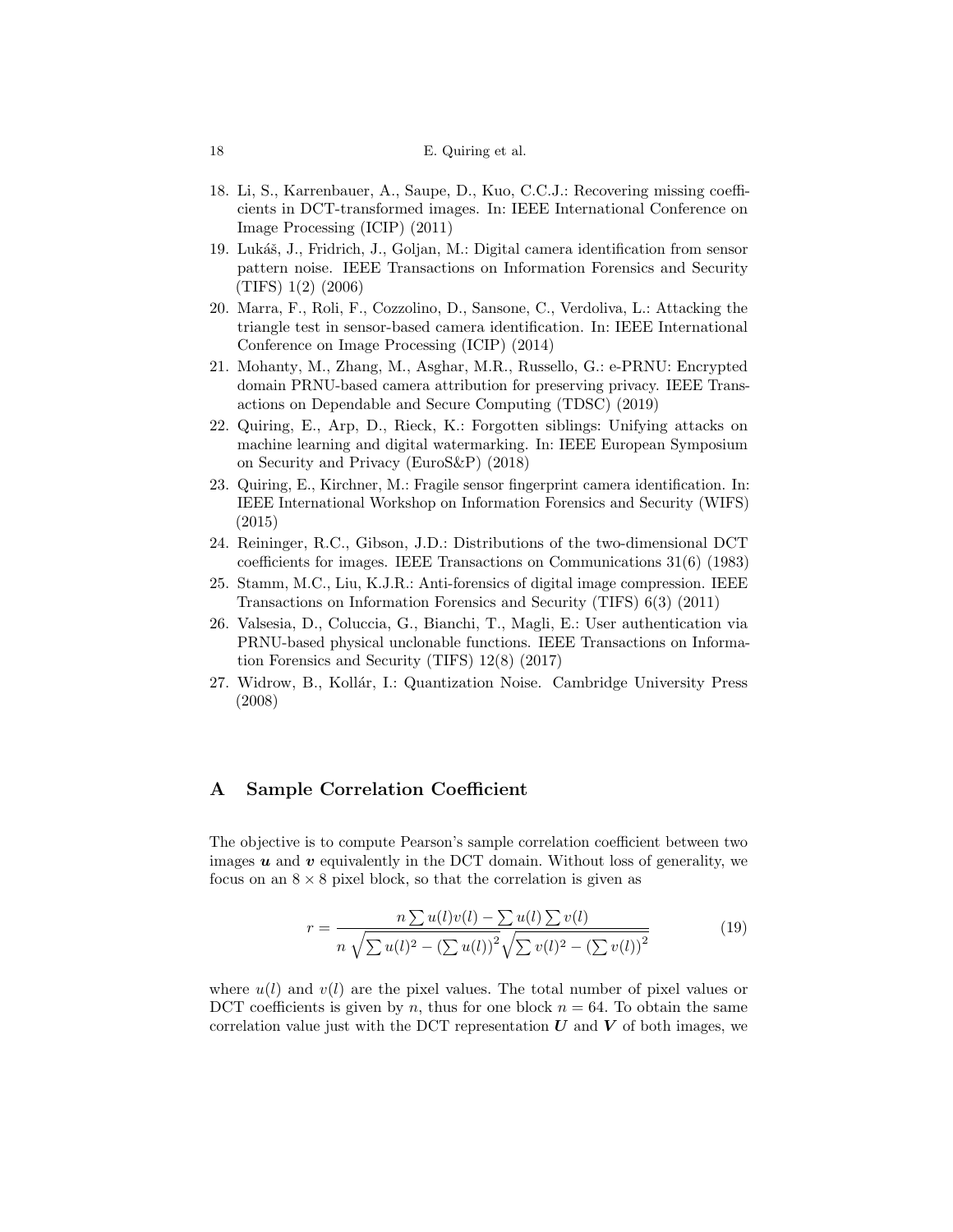use the following identities between spatial pixels and DCT coefficients:

$$
n\sum u(l)v(l) = n\sum U(l)V(l)
$$
\n(20)

$$
\sum u(l) \sum v(l) = n^2 \bar{u} \bar{v} = n U(0) V(0)
$$
\n(21)

$$
n\sum u(l)^2 = n\sum U(l)^2\tag{22}
$$

$$
\left(\sum u(l)\right)^2 = (n \ \bar{u})^2 = n U(0)^2 . \tag{23}
$$

Incorporating these identities in Eq.  $(19)$  and canceling n, we obtain the following correlation equation for one  $8 \times 8$  pixel block:

$$
r = \frac{\sum U(l)V(l) - U(0)V(0)}{\sqrt{\sum (U(l)^2) - U(0)^2} \sqrt{\sum (V(l)^2) - V(0)^2}}
$$
(24)

The generalization over all image blocks yields the same result. If we now just focus on AC coefficients, the DC coefficient  $U(0)$  and  $V(0)$  become zero. As the AC coefficient's mean goes to zero, Eq. (24) corresponds to Eq. (19). In other words, we can directly feed the AC DCT coefficients into the standard Pearson correlation equation.

# B Population Correlation Coefficient

Given a quantizer and uniform step size  $q$ , we denote by  $U$  an uncompressed image as random variable and by V its quantized output,  $V = |U/q + 0.5| \cdot q$ . The objective is to compute the population correlation coefficient between  $U$ and  $V$ :

$$
\rho = \frac{\text{Cov}(U, V)}{\sqrt{\text{Var}(U)} \sqrt{\text{Var}(V)}}.
$$
\n(25)

The following general relations between the random variable  $U$  and output  $V$ can be established when  $U$  is assumed to have a symmetrical and zero-mean pdf  $f_U(x)$  with characteristic function  $\Phi_U(x)$  [27]:

$$
Var(V) = Var(U) + \frac{q^2}{12} + \frac{q^2}{\pi^2} \sum_{k=1}^{\infty} \Phi_U \left(\frac{2\pi k}{q}\right) \cdot \frac{(-1)^k}{k^2} + \frac{2q}{\pi} \sum_{k=1}^{\infty} \Phi_U' \left(\frac{2\pi k}{q}\right) \frac{(-1)^{k+1}}{k}
$$
(26)

$$
Cov(U, V) = Var(U) + \frac{q}{\pi} \sum_{k=1}^{\infty} \Phi'_U \left(\frac{2\pi k}{q}\right) \frac{(-1)^{k+1}}{k}
$$
\n
$$
(27)
$$

For a zero-mean Laplacian distribution with parameter  $\lambda$ , the characteristic function is given as:

$$
\Phi_U(x) = \frac{\lambda^2}{x^2 + \lambda^2} \,. \tag{28}
$$